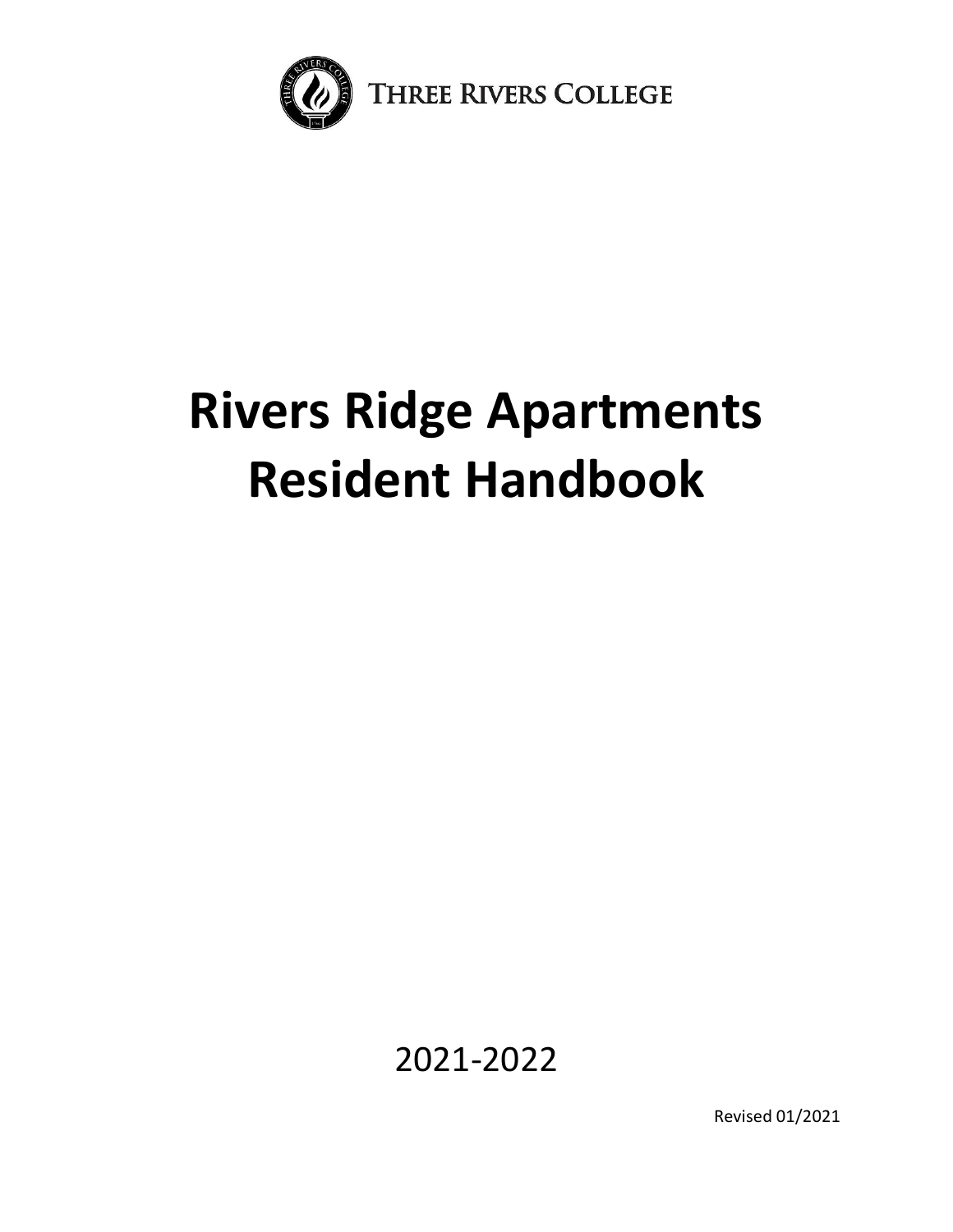# **TABLE OF CONTENTS**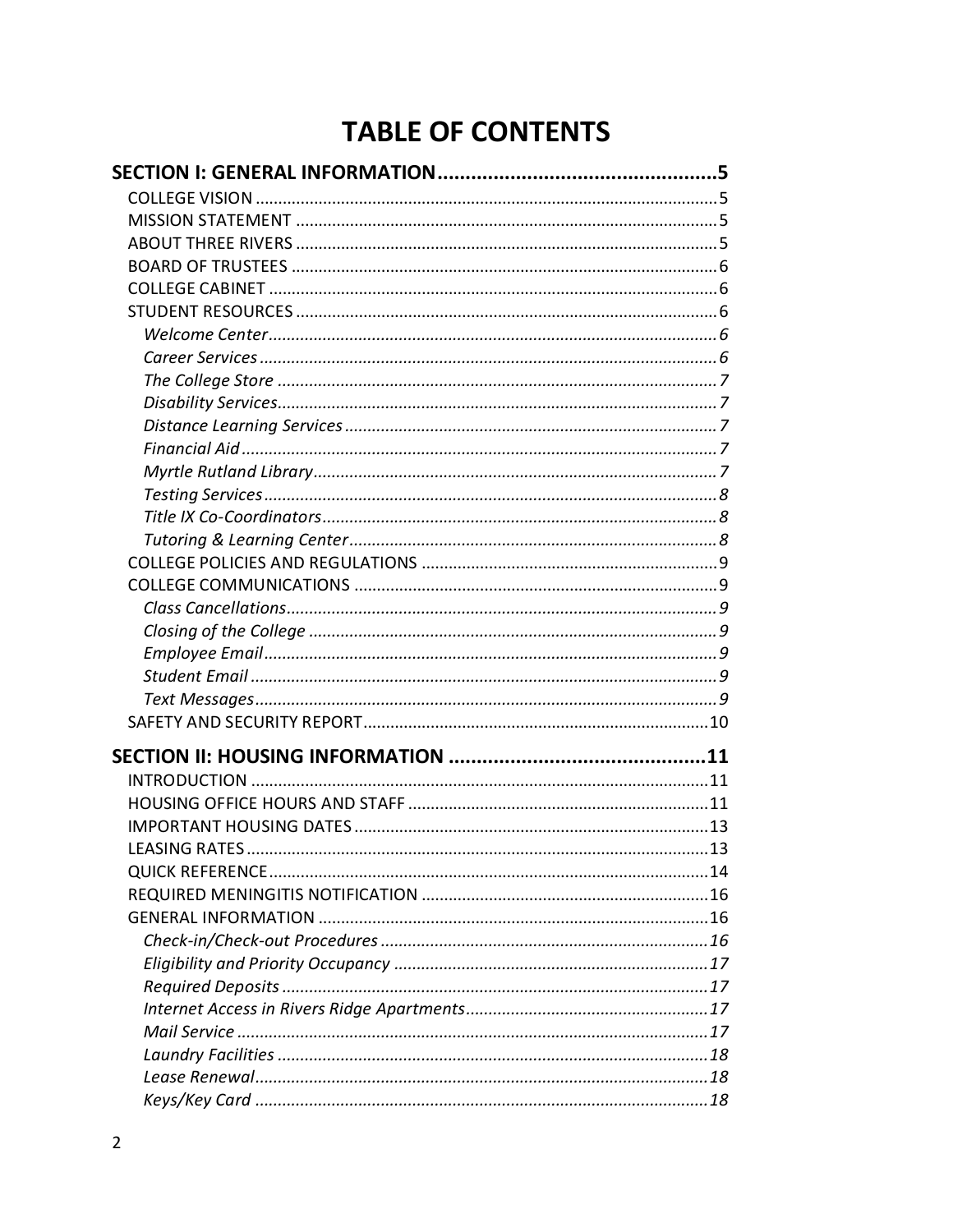| COMMUNITY LIVING | . 26 |
|------------------|------|
|                  |      |
|                  |      |
|                  |      |
|                  |      |
|                  |      |
|                  |      |
|                  |      |
|                  |      |
|                  |      |
|                  |      |
|                  |      |
|                  |      |
|                  |      |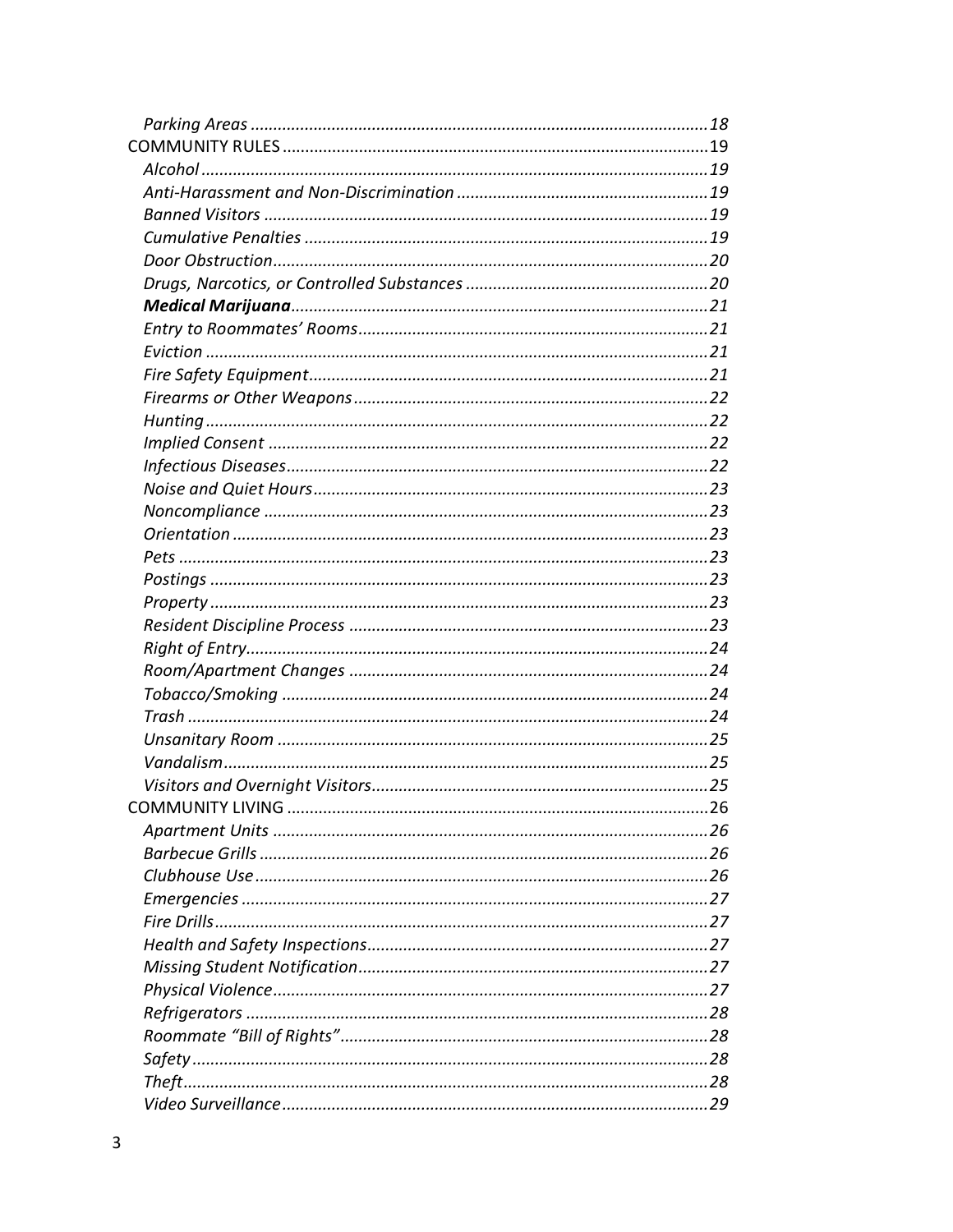| 29  |
|-----|
| 29  |
| .29 |
| 29  |
|     |
|     |
|     |
|     |
|     |
|     |
| 31  |
|     |
|     |
| 32  |

Content subject to change. For the most current and accurate information, visit *trcc.edu*.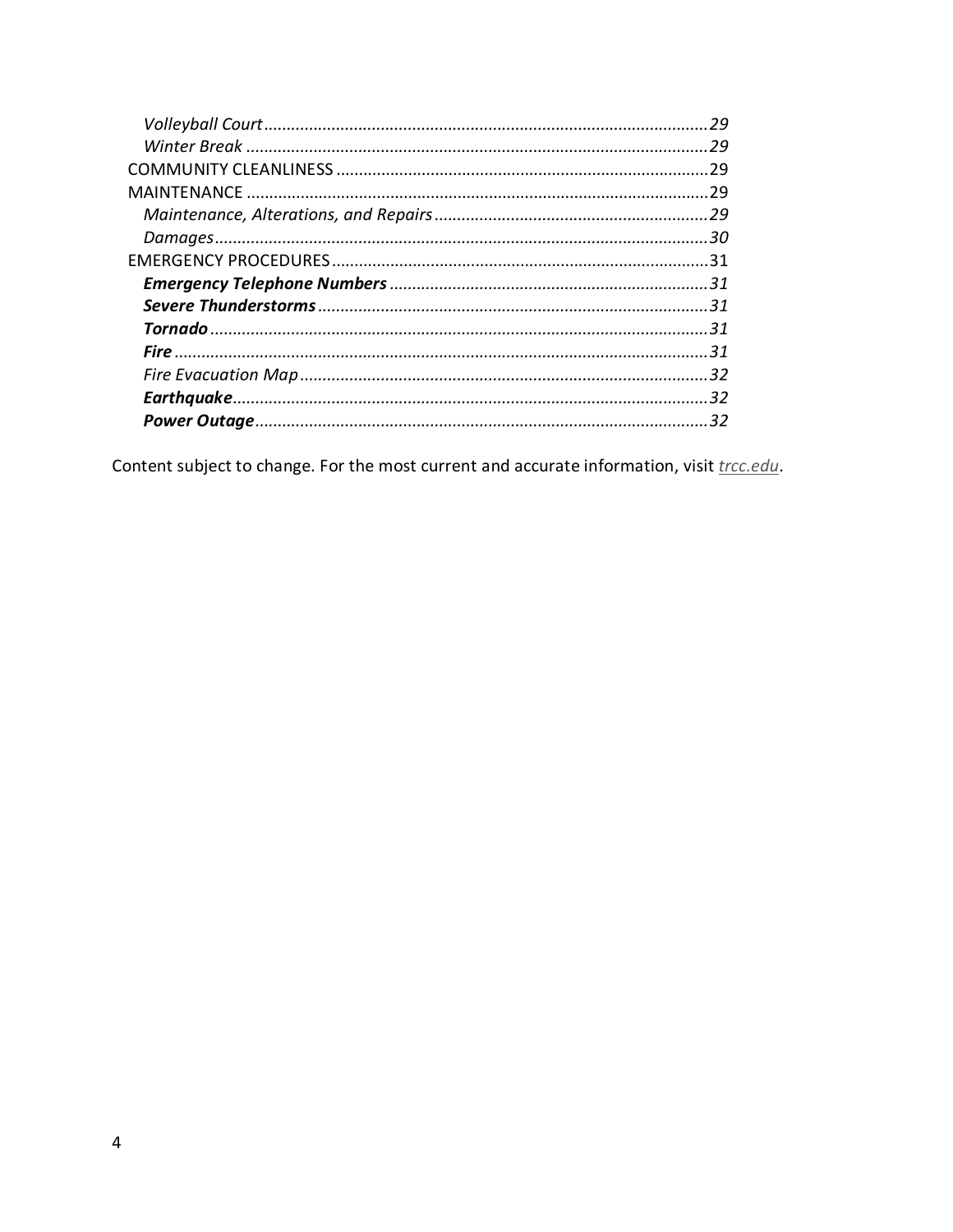# **SECTION I: GENERAL INFORMATION**

#### <span id="page-4-1"></span><span id="page-4-0"></span>**COLLEGE VISION**

Three Rivers College will be the preeminent, cutting-edge community of learners with a student-first focus, and will operate as a vibrant, dynamic catalyst for the creation of opportunities that foster learning and student success.

#### <span id="page-4-2"></span>**MISSION STATEMENT**

Three Rivers College inspires, prepares, and empowersstudents to succeed through open access to high-quality learning opportunities that meet the needs of the communities we serve.

Commitments that inform the mission:

Open access to educational programs to prepare students for transfer to a four-year baccalaureate institution, as well as programs of career and technical education to prepare students for entry or advancement in the global workforce.

Comprehensive academic services, learning resources, basic skills development, and educational opportunities for students of diverse cultural, socioeconomic, and academic backgrounds.

Support services and student activities to enhance individual growth and academic potential. Collaborative partnerships to develop specialized programs that meet the changing needs of business and industry, government, secondary schools, and other colleges and universities. Lifelong learning opportunities for individuals who wish to improve job performance, develop new skills, or pursue personal interests.

Community services that support and encourage the economic, civic, and cultural vitality of the region.

# <span id="page-4-3"></span>**ABOUT THREE RIVERS**

Three Rivers College was founded April 5, 1966, when citizens of Butler, Carter, Ripley, and Wayne counties voted into existence the College District. The College opened in storefront facilities in downtown Poplar Bluff, Missouri, with 138 students in 1967. Today, Three Rivers enrolls thousands of students at locations throughout Southeast Missouri, including an 80-acre campus in Poplar Bluff; full-service locations in Dexter, Kennett, Sikeston, and Cape Girardeau; and other locations, including Doniphan, Piedmont, Portageville, and Van Buren. Programs include college transfer, career-technical, transitional, continuing education, and workforce training. For more information about the College, visit [trcc.edu/about/.](https://trcc.edu/about/)

Three Rivers is accredited by the Higher Learning Commission [\(hlcommission.org\)](https://www.hlcommission.org/) and by the Missouri Department of Higher Education and Workforce Development [\(dhewd.mo.gov\)](https://dhewd.mo.gov/). This recognition and accreditation assure students that work satisfactorily completed at Three Rivers will be recognized at full value by other colleges, universities, and professional schools.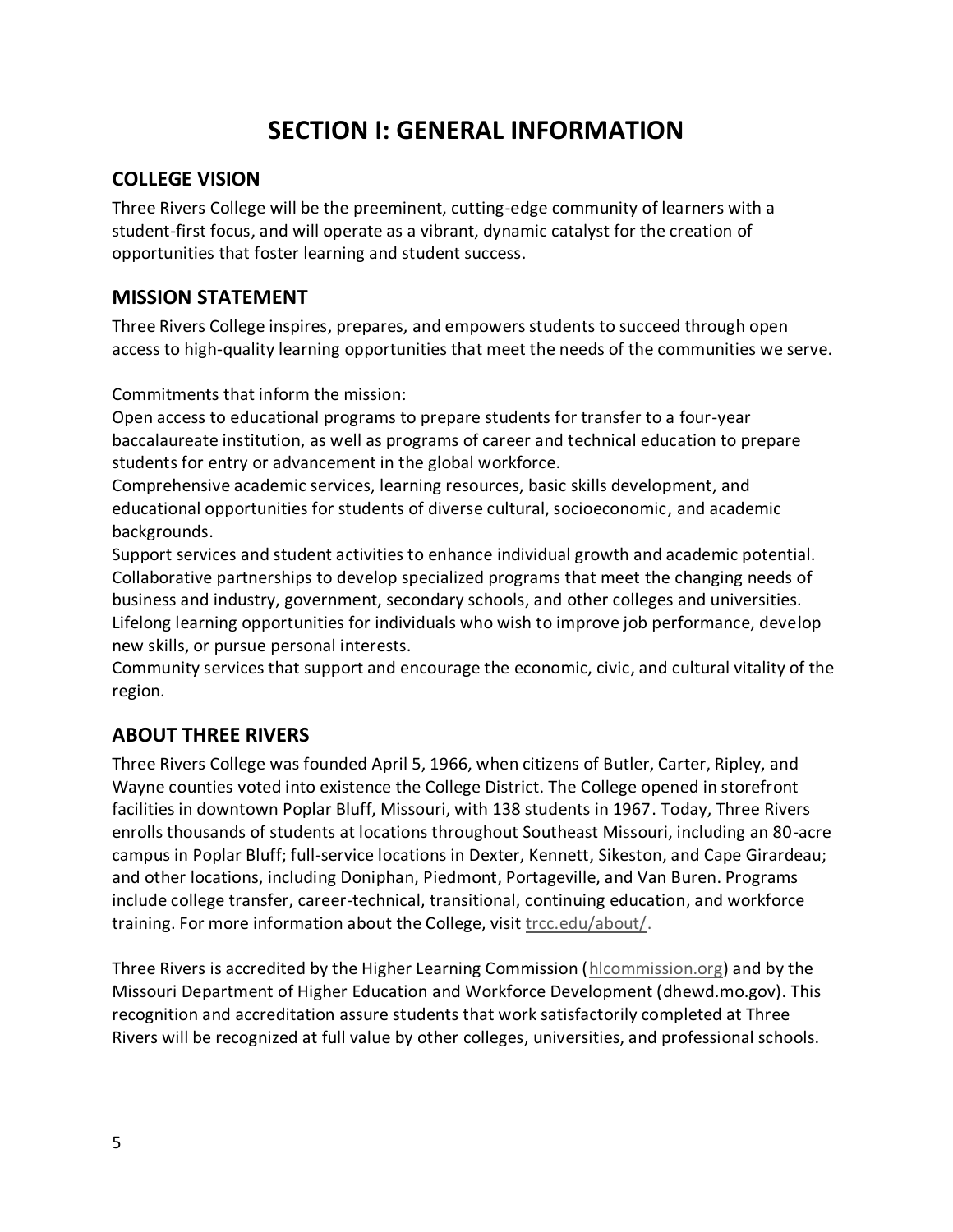#### <span id="page-5-0"></span>**BOARD OF TRUSTEES**

- Gary Featherston Ripley County
- Darren Garrison Wayne County
- Dr. Tim Hager Carter County
- Dr. Amber Richardson Butler County
- Eric Schalk Butler County
- Chris Williams Butler County

#### <span id="page-5-1"></span>**COLLEGE CABINET**

- Wesley A. Payne, Ph.D., President
- Charlotte Eubank, Chief Financial Officer
- Sherry A. Phelan, Ed.D., Dean of Instruction
- Ann Matthews, Dean of Student Services
- Dr. Maribeth Payne, Dean of Institutional Effectiveness
- Steve Atwood, Chief Technology Officer
- Kristina McDaniel, Director of Human Resources

#### <span id="page-5-2"></span>**STUDENT RESOURCES**

#### <span id="page-5-3"></span>**Welcome Center**

The Welcome Center is the place to start when you have questions about Three Rivers College, including information on registration, student email issues, activities, transcripts, etc. **Phone:** 573-840-9605 or 877-TRY-TRCC (877-879-8722) **Email:** [welcomecenter@trcc.edu](mailto:welcomecenter@trcc.edu) Location: 1<sup>st</sup> floor, Westover Administration Building

#### <span id="page-5-4"></span>**Career Services**

The Career Services Office provides services and programs to help students with career development and employment needs and provides transfer and articulation information for students planning on transferring after graduation.

**Phone:** 573-840-9655

**Web page:** [trcc.edu/studentservices/careerservices](https://trcc.edu/studentservices/careerservices.php) Location: 1<sup>st</sup> floor, Westover Administration Building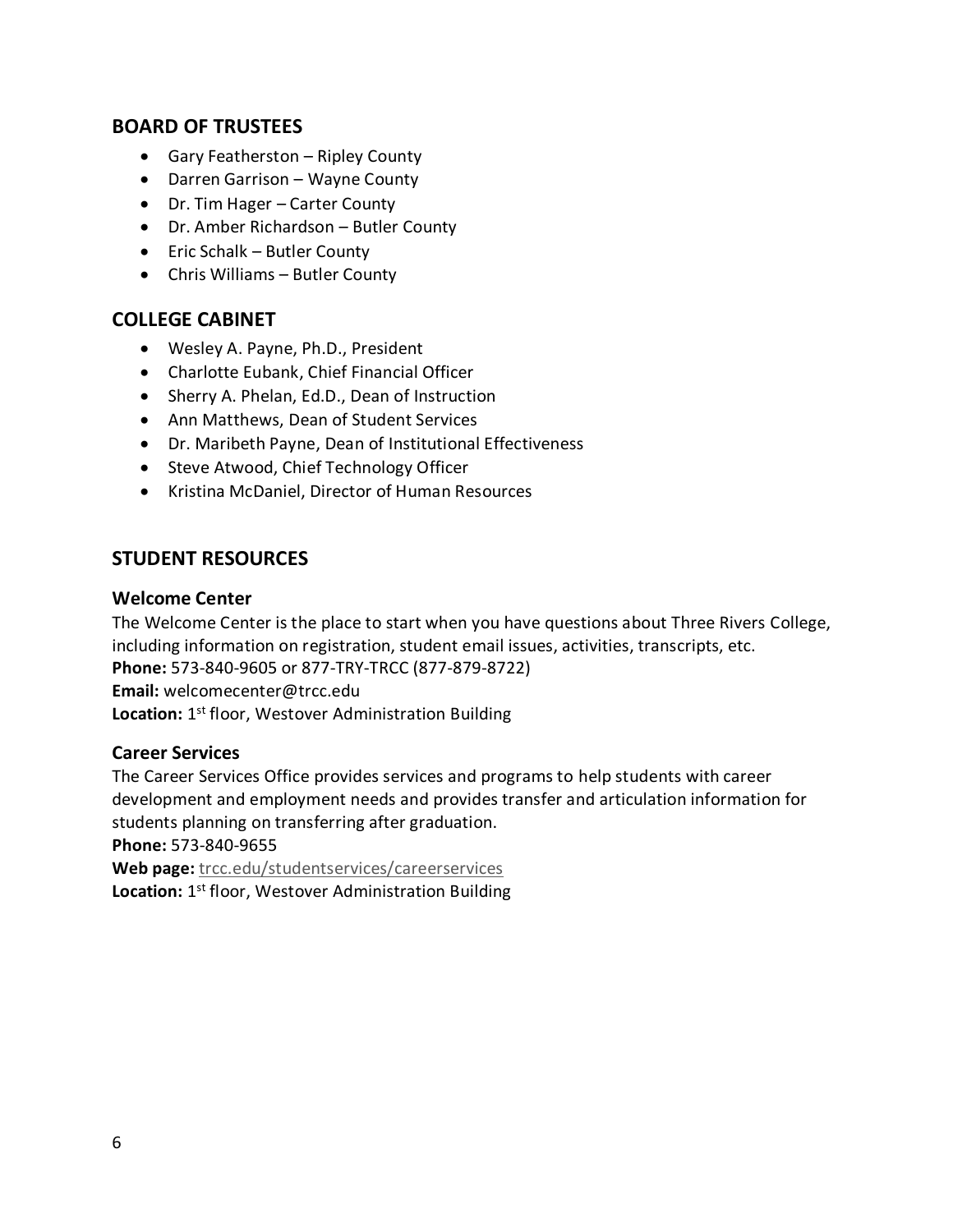#### <span id="page-6-0"></span>**The College Store**

In addition to selling and renting textbooks and course materials, The College Store offers Meal Plan Cards, computers, school supplies, and TRC branded merchandise. Many of these items can be paid for with financial aid funds.

**Phone:** 573-840-9610

**Email:** [collegestore@trcc.edu](mailto:collegestore@trcc.edu)

Web page: [bookstore](http://bookstore.trcc.edu/home.aspx).trcc.edu

**Location:** Bess Activity Center on campus and at full-service locations

#### <span id="page-6-1"></span>**Disability Services**

Three Rivers College is committed to providing equal opportunity for qualified students with disabilities while maintaining the academic integrity and quality of College programs in accordance with the American Disabilities Act, the Rehabilitation Act of 1973, and Missouri State Law. For more information, refer to policy SP2115 Disability Services for Students: [trcc.edu/about/collegepolicy.](http://www.trcc.edu/about/collegepolicy.php)

**Phone:** 573-840-9608 x3738

**Web page:** [trcc.edu/studentservices/disability](http://www.trcc.edu/studentservices/disability.php) Location: 1<sup>st</sup> floor, Westover Administration Building

#### <span id="page-6-2"></span>**Distance Learning Services**

Distance Learning Services provides technical support to students and instructors for the Blackboard Learn platform, which is used to host online eLearning courses, and for Interactive Television (ITV) courses through phone, email, remote desktop, and face-to-face communication. **Phone:** 573-840-9544 **Email:** [blackboard@trcc.edu](mailto:blackboard@trcc.edu)

**Blackboard Support Webpage:** [blackboardsupport.trcc.edu](http://blackboardsupport.trcc.edu/) **Location:** 2nd floor, E.K. Porter Distance Learning building

#### <span id="page-6-3"></span>**Financial Aid**

To learn about the many types of financial aid available to Three Rivers students, visit the Financial Aid section on the College website or go to the Financial Aid Office. **Phone:** 573-840-9606 **Email:** [financialaid@trcc.edu](mailto:financialaid@trcc.edu) **Web page:** [trcc.edu/financialaid/](https://www.trcc.edu/financialaid/) Location: 1<sup>st</sup> floor, Westover Administration Building

#### <span id="page-6-4"></span>**Myrtle Rutland Library**

The Myrtle Rutland Library is the information center at Three Rivers College. The library offers a wide range of resources to help in your academic pursuits, including books, periodicals, databases, study guides, a computer lab, and friendly staff ready to help. **Phone:** 573-840-9654 **Email:** [library@trcc.edu](mailto:library@trcc.edu) Web page: [trcc.edu/arc/](https://www.trcc.edu/arc/) **Text:** 573-298-6105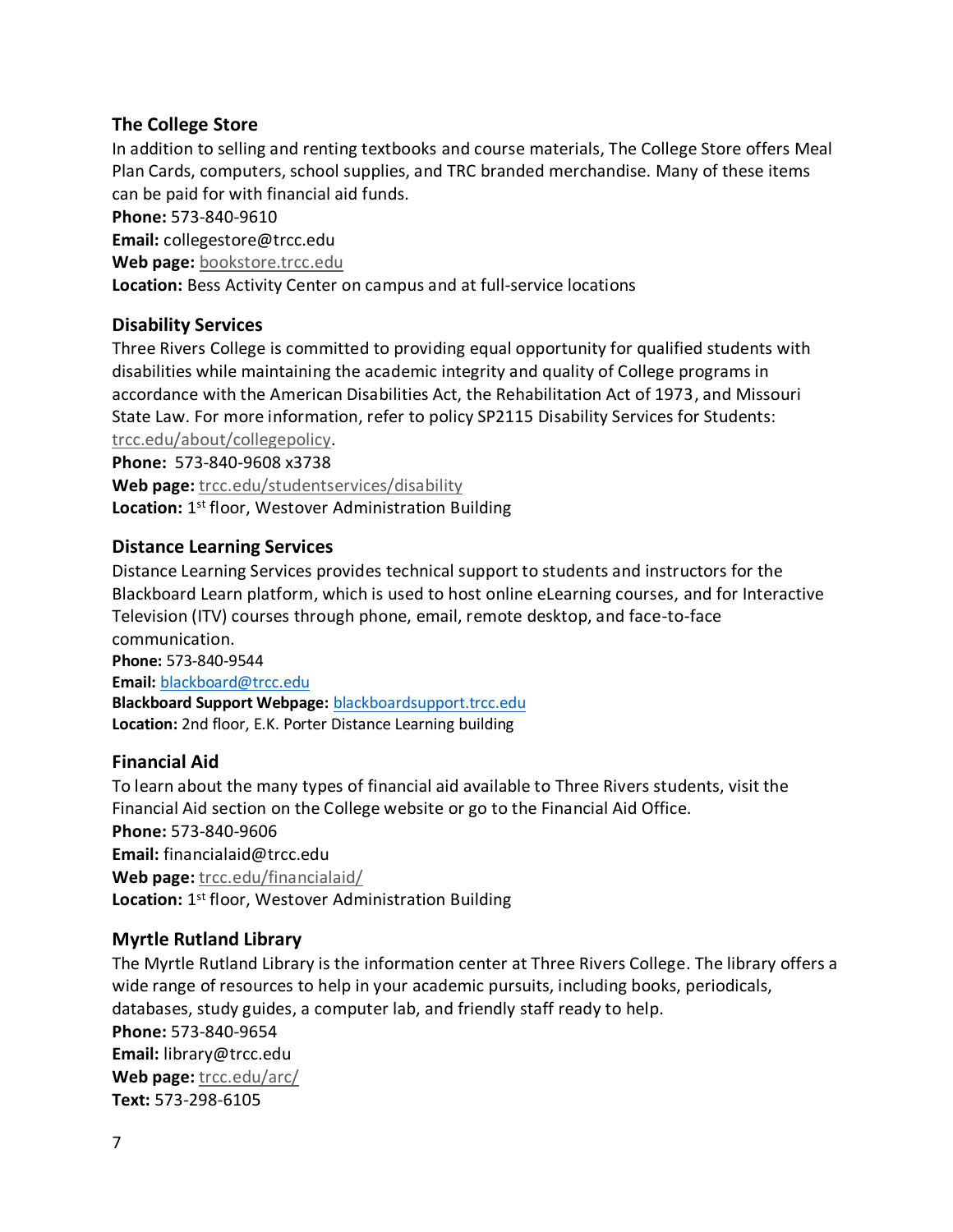**Location:** 1 st floor, Academic Resource Commons

#### <span id="page-7-0"></span>**Testing Services**

TRC Testing Services administers a number of tests/assessments to meet the growing needs of our students, including placement assessment for new students, high school equivalency tests, college-equivalent credit tests, program entrance exams, and certification exams. Details on the testing services offered and test scheduling information can be found on the Testing Services webpage.

**Phone:** 573-840-9667 **Email:** [testing@trcc.edu](mailto:testing@trcc.edu) **Web page:** [trcc.edu/testing/](https://www.trcc.edu/testing/) Location: 1<sup>st</sup> floor, Westover Administration Building

#### <span id="page-7-1"></span>**Title IX Co-Coordinators**

Three Rivers College is subject to the provisions of a federal civil rights law known as Title IX. This law prohibits sex discrimination in education. The College has several policies that pertain to Title IX. Links to these policies, training and information, resources, and the Title IX Reporting Form can be found at [trcc.edu/consumerinformation/titleix.](https://trcc.edu/consumerinformation/titleix.php)

Title IX Co-Coordinators are: Ann Matthews, Dean of Student Services **Phone:** 573-840-9669 **Email:** [amatthews@trcc.edu](mailto:amatthews@trcc.edu) Location: 1<sup>st</sup> floor, Westover Administration Building

Kristina McDaniel, Director of Human Resources **Phone:** 573-840-9695 **Email:** [kristinamcdaniel@trcc.edu](mailto:kristinamcdaniel@trcc.edu) Location: 1<sup>st</sup> floor, Westover Administration Building

#### <span id="page-7-2"></span>**Tutoring & Learning Center**

The Tutoring & Learning Center (TLC) has certified professional and student tutors who can help students in person, online through Blackboard, and by phone. They offer assistance in English, Writing, Math, Science, and Accounting. The TLC provides a convenient setting for students to work individually or in groups. **Phone:** 573-840-9638 **Email:** [tlc@trcc.edu](mailto:tlc@trcc.edu) **Web page:** [trcc.edu/arc/tlc](https://www.trcc.edu/arc/tlc.php) **Location:** 2nd floor, Academic Resource Commons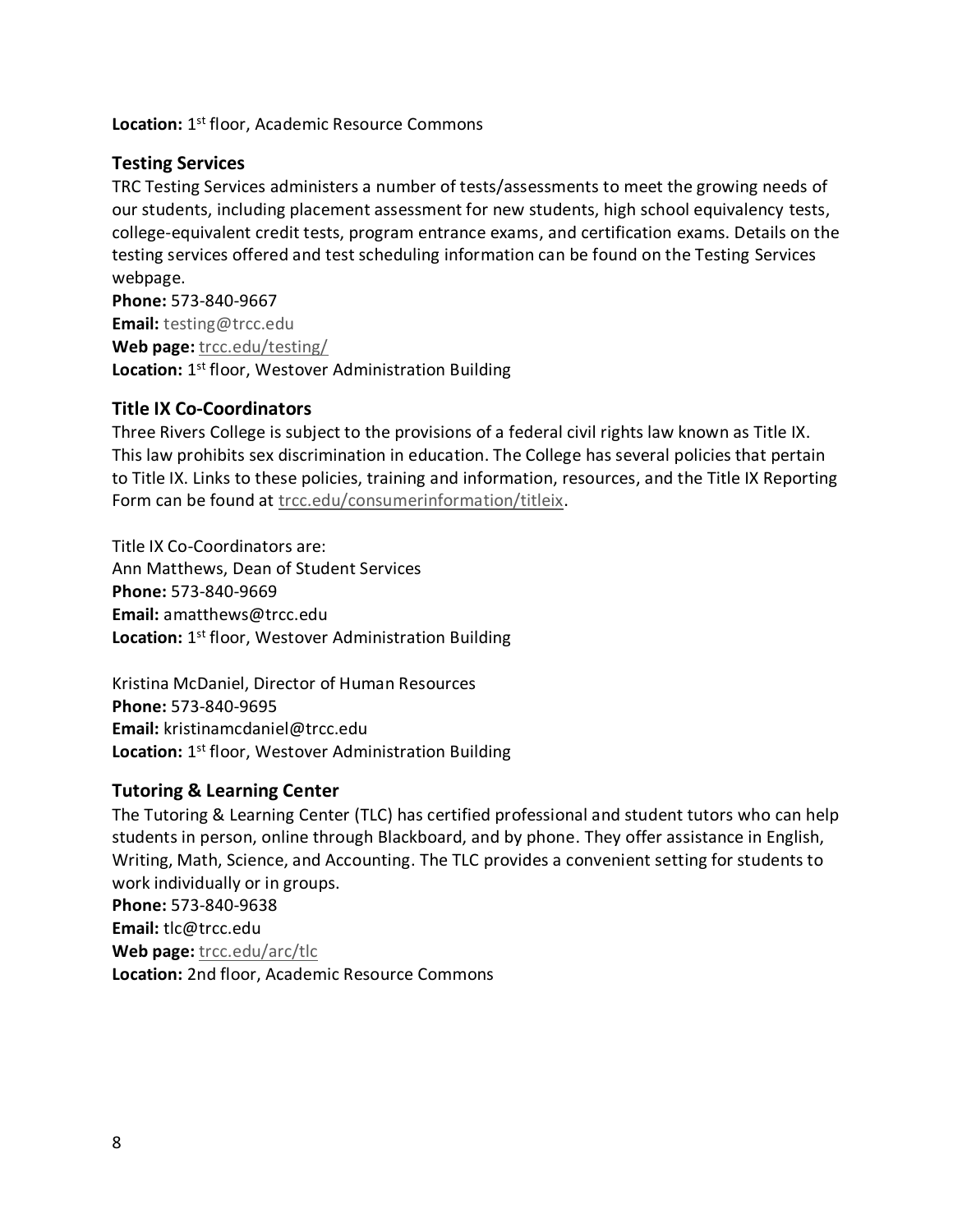# <span id="page-8-0"></span>**COLLEGE POLICIES AND REGULATIONS**

For the most up-to-date information on Three Rivers College policies and regulations, visit [trcc.edu/about/collegepolicy.](http://trcc.edu/about/collegepolicy.php)

#### <span id="page-8-1"></span>**COLLEGE COMMUNICATIONS**

#### <span id="page-8-2"></span>**Class Cancellations**

Should an instructor cancel class, the class cancellation will be posted on the Three Rivers College website at [trcc.edu/cancellations/.](https://trcc.edu/cancellations/)

#### <span id="page-8-3"></span>**Closing of the College**

Three Rivers College communicates College closings related to weather and other emergencies through a variety of methods, including email, text messages, the College website, social media, and the greeting on the College's main number (573-840-9600). The College also notifies area radio and television stations about closings. Details about these methods are outlined at [trcc.edu/about/closings.](https://trcc.edu/about/closings.php)

#### <span id="page-8-4"></span>**Employee Email**

TRC employee email can be accessed via Microsoft Outlook on College computers and via Webmail from the College website. Go to [trcc.edu/webmail/index](https://trcc.edu/webmail/index.php) and click on TRC Employee Webmail.

#### <span id="page-8-5"></span>**Student Email**

TRC Student *my*Mail Webmail is Three Rivers College's student-only email service and uses Microsoft's Office 365. To access Webmail, go to [trcc.edu/webmail/index.](https://trcc.edu/webmail/index.php) All email communication with instructors must be submitted via Student *my*Mail Webmail. Three Rivers corresponds with students via TRC Student *my*Mail Webmail. Personal email accounts will not be used to help ensure the confidentiality of your records. All students are required to use their TRC Student *my*Mail Webmail accounts to conduct business or correspond with College offices and employees.

New students will obtain access within 10 days after initial registration.

#### <span id="page-8-6"></span>**Text Messages**

Three Rivers College students and employees can receive text messages from the College that include emergency and College closing information. All students and employees are part of the alert messaging system. If you do not want to be part of the alert messaging system, reply to the text message with STOP. For more information, call the Welcome Center, 573-840-9605.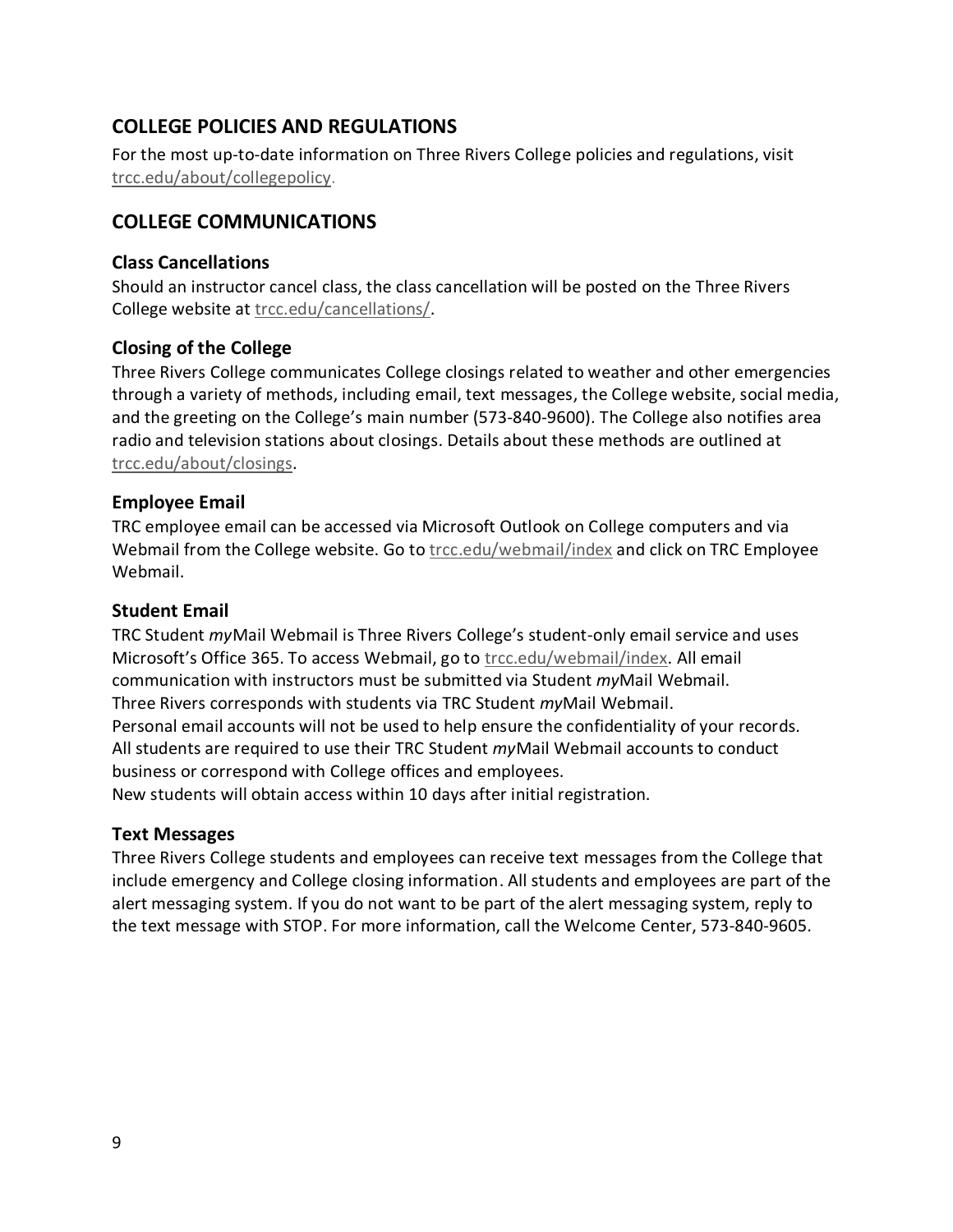# <span id="page-9-0"></span>**SAFETY AND SECURITY REPORT**

In accordance with the Jeanne Clery Act (Clery Act), Three Rivers College publishes an annual Safety and Security Report for all locations disclosing campus security procedures for reporting crimes and three years of selected crime statistics. The report also provides information about crimes that might pose a threat to the community; basic rights that must be given to victims of sexual assault, relationship violence, and stalking; and the College policy regarding alcoholic beverages and substance abuse. Included in the report is the annual Fire Safety Report for the Rivers Ridge Housing facility at the Poplar Bluff campus for the prior three years. The entire report may be found at [trcc.edu/campussafety/.](https://trcc.edu/campussafety/) A printed copy of the report is also available, upon request and at no cost, from the Office of Public Safety.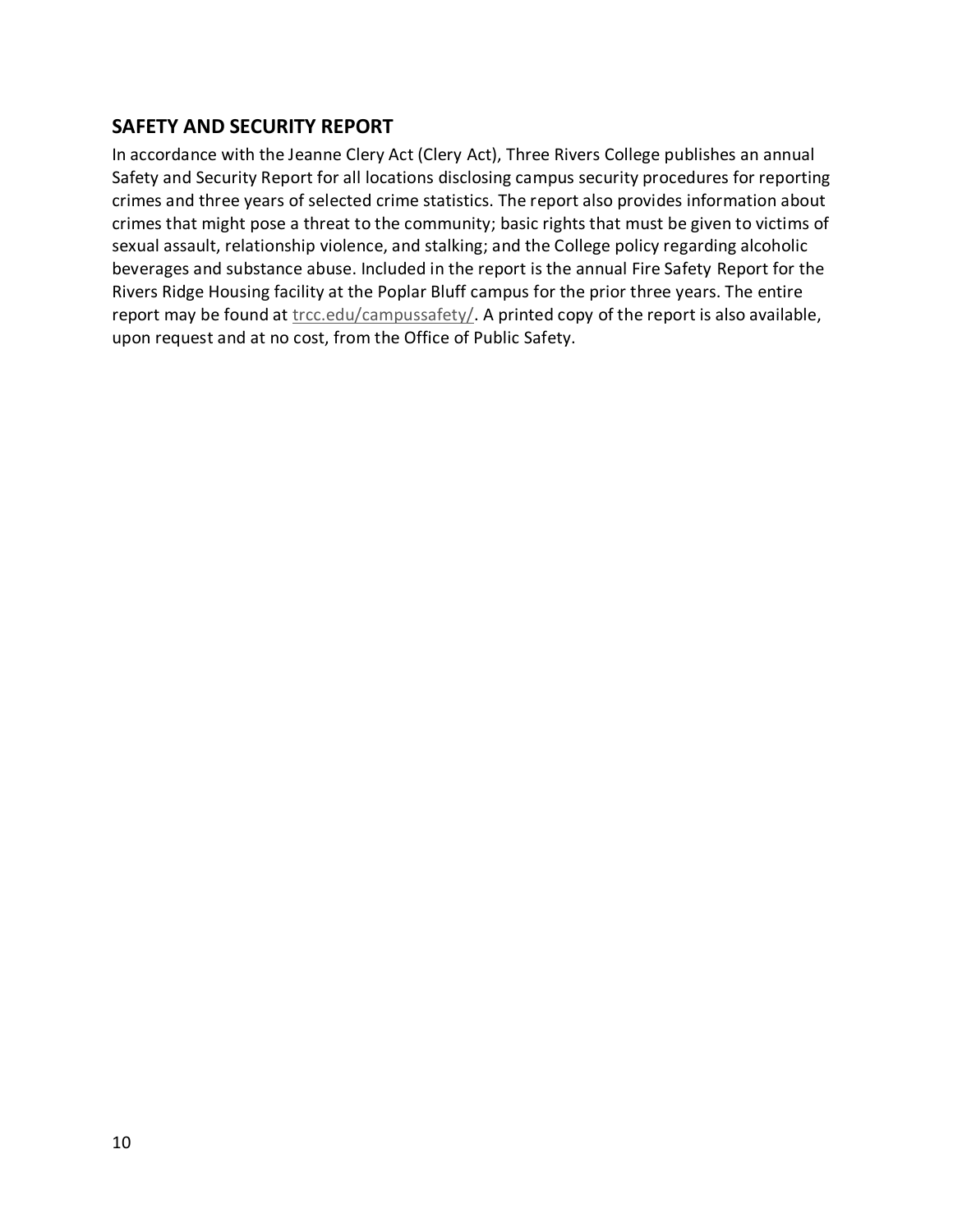# **SECTION II: HOUSING INFORMATION**

#### <span id="page-10-1"></span><span id="page-10-0"></span>**INTRODUCTION**

Rivers Ridge Apartments is a unique residential community for students, affiliates of Three Rivers College, and other partner institutions of higher education. The property is for residents who appreciate a beautiful environment, the convenience of on-campus apartment living, and who will make a strong commitment to caring for the community in which they live.

Residents of Rivers Ridge must follow the provisions of the Three Rivers College Policies and Regulations. By enrolling at the College, a student neither loses the rights nor escapes the responsibilities of citizenship. Residents will be held responsible for their actions and are expected to exhibit appropriate behavior within the residential community. All students are expected to obey federal, state, and local laws, as well as the Policies and Regulations of Three Rivers College and the directives issued by administrative officials in the course of their duties. Students should comply with all reasonable requests and instructions from Rivers Ridge Staff and College officials.

Individuals who participate in or display inappropriate behavior may be subject to disciplinary action. Inappropriate behavior may be defined as an activity which disrupts, endangers, degrades, or threatens the environment of the residential community or any person within the community.

#### <span id="page-10-2"></span>**HOUSING OFFICE HOURS AND STAFF**

Casey Julian, Director Phone: 573-840-9106 x2811 Email: [cjulian@trcc.edu](mailto:cjulian@trcc.edu) Location: Housing Clubhouse Purpose: The Director of Housing supervises the Housing program and is responsible for the administrative, personnel, business, and facility management of the department, reporting directly to the Dean of Student Services.

Adrian "CJ" Clyburn, Assistant Director Phone: 573-840-9106 x2810 Email: [aclyburn@trcc.edu](mailto:email@trcc.edu) Location: Housing Clubhouse Purpose: The Assistant Director of Housing is responsible for monitoring Resident Assistants' duties at night and assists the Director of Housing in administering management responsibilities.

Resident Assistants (RAs) Phone: 573-840-9106 x2812 Email: ra@trcc.edu Location: Housing Clubhouse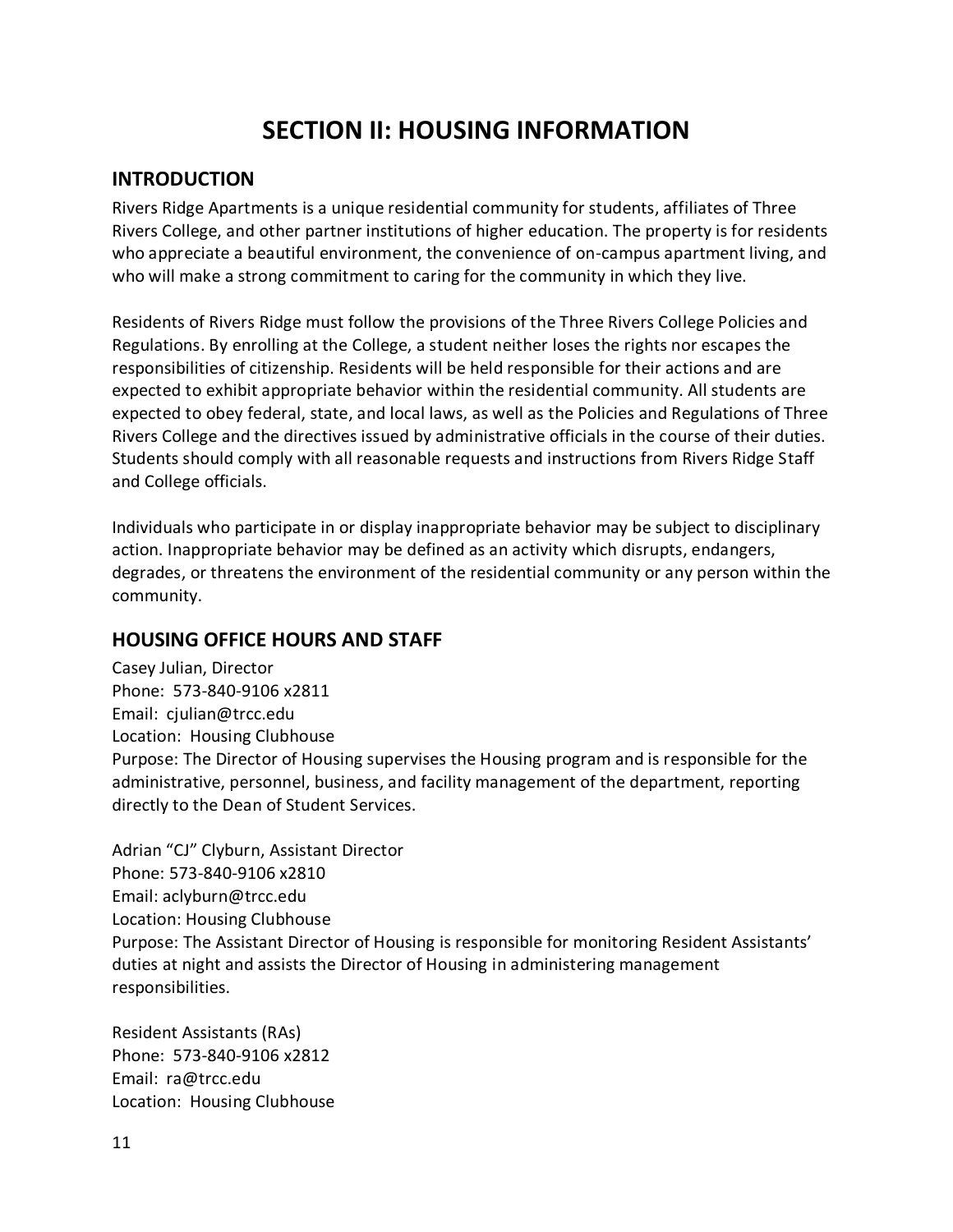Purpose: Resident Assistants are student paraprofessionals who assist the full-time professional staff. RAs are selected for their ability to communicate with others, their willingness to accept responsibility, and their desire to serve in a student leadership position at Three Rivers College. The RA is the primary resource person for information and assistance after regular office hours. The RA also has a practical knowledge about Housing rules and procedures. RAs plan many recreational activities and informational programs for the residents.

#### On-Call Coverage:

The Director and Assistant Director of Housing are available weekdays 8 am to 5 pm Monday through Friday. After regular office hours, it is considered an after-hours emergency and staff members are available as on-call coverage.

Office hours are Monday through Friday 8 am to 5 pm Saturday 10 am to 2 pm If after-hours issues, concerns, or emergencies arise, residents are to contact:

| $\triangleright$ Resident Assistant      | 573-772-2015 |
|------------------------------------------|--------------|
| $\triangleright$ School Resource Officer | 573-718-0108 |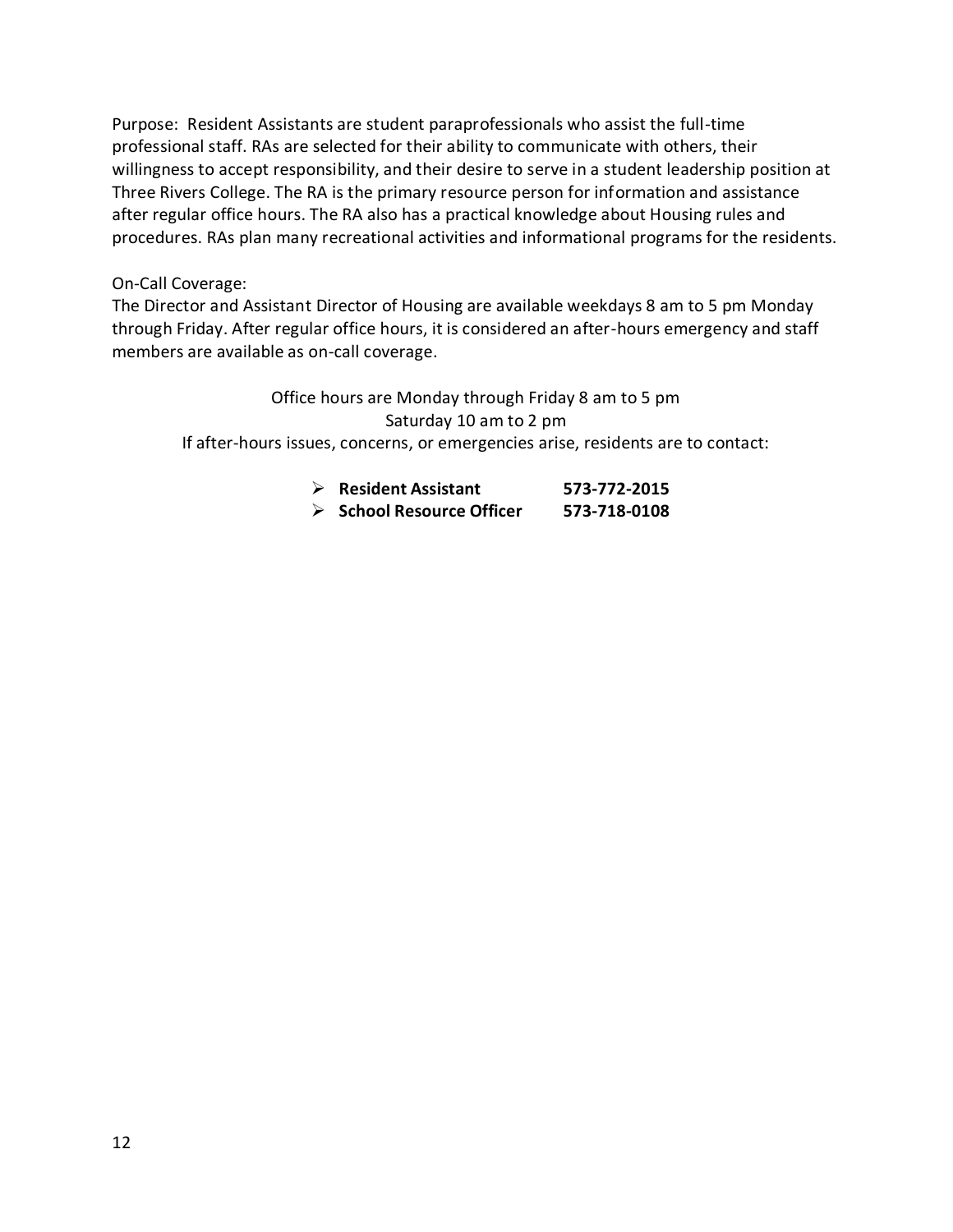# <span id="page-12-0"></span>**IMPORTANT HOUSING DATES**

| August 11, 2021      | Returning resident move-in                  |
|----------------------|---------------------------------------------|
| August 12, 2021      | New resident move-in                        |
| August 13, 2021      | <b>Fall Mandatory Housing Orientation</b>   |
| August 16, 2021      | Fall 2021 Classes begin                     |
| September 6, 2021    | Labor Day (College closed)                  |
| October 7-8, 2021    | Fall Break (College closed)                 |
| November 19, 2021    | Lease renewals due for Spring semester      |
| November 25-26, 2021 | Thanksgiving Break (College closed)         |
| December 11, 2021    | Fall 2021 lease ends                        |
| January 14, 2022     | Spring 2022 new resident move-in            |
| January 14, 2022     | <b>Spring Mandatory Housing Orientation</b> |
| January 15, 2022     | Returning residents able to return          |
| January 17, 2022     | Martin Luther King Jr. Day (College closed) |
| January 18, 2022     | Spring 2022 Classes begin                   |
| March 16-18, 2022    | Spring Break (College closed)               |
| April 15-18, 2022    | Easter Break (College closed)               |
| April 22, 2022       | Lease renewals due for Fall semester        |
| May 21, 2022         | Last day to move out                        |

# <span id="page-12-1"></span>**LEASING RATES**

| Fall/Spring Rate           | \$1,720 per semester |
|----------------------------|----------------------|
| Summer Rate                | \$948 per semester   |
| <b>Winter Session Rate</b> | \$200                |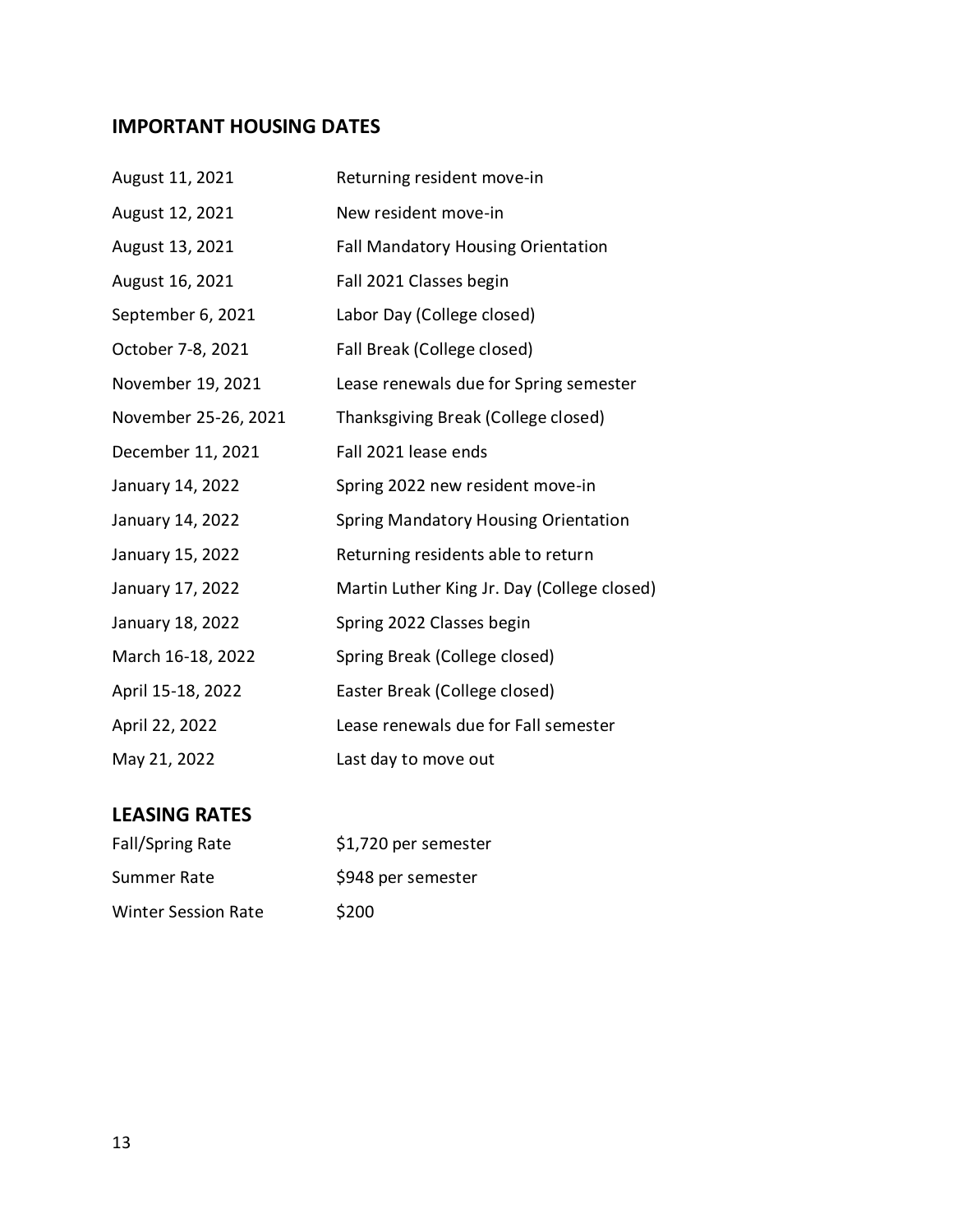# <span id="page-13-0"></span>**QUICK REFERENCE**

#### PENALTIES FOR VIOLATION OF COMMUNITY BEHAVIOR STANDARDS FOR RIVERS RIDGE RESIDENTS

# **Alcohol**

|                               | 1 <sup>st</sup> offense:               | 10 hours of community service, \$50 fine and referral to Student Services                                                                           |
|-------------------------------|----------------------------------------|-----------------------------------------------------------------------------------------------------------------------------------------------------|
|                               | $2nd$ offense:                         | Referral for eviction and loss of security deposit                                                                                                  |
|                               | <b>Door Obstruction</b>                |                                                                                                                                                     |
|                               | 1 <sup>st</sup> offense:               | \$30 fine and referral to Student Services                                                                                                          |
|                               | $2nd$ offense:                         | Referral for eviction and loss of security deposit                                                                                                  |
|                               |                                        | <b>Drugs, Narcotics, or Controlled Substances</b>                                                                                                   |
|                               | 1 <sup>st</sup> offense:               | Immediate eviction and loss of security deposit. There is no probation for<br>this violation.                                                       |
|                               | <b>Visitors and Overnight Visitors</b> |                                                                                                                                                     |
|                               |                                        | A resident must ALWAYS escort visitors.                                                                                                             |
|                               | 1 <sup>st</sup> offense:               | Immediate removal of visitor, written warning, and visitor banned for 4<br>weeks                                                                    |
|                               | 2 <sup>nd</sup> offense:               | Immediate removal of visitor, 5 hours of community service, \$35 fine,<br>visitor banned for the semester, and referral to Student Services         |
|                               | 3rd offense:                           | Immediate removal of visitor, visitor banned for the academic year,<br>referral for eviction, and loss of security deposit                          |
| <b>Fighting</b>               |                                        |                                                                                                                                                     |
|                               | 1st offense:                           | Possible interim suspension from Housing; investigation and referral for<br>eviction, referral for College discipline, and possible criminal charge |
|                               | <b>Firearms or Other Weapons</b>       |                                                                                                                                                     |
|                               | 1 <sup>st</sup> offense:               | Referred to Poplar Bluff Police Department, referral for eviction, and loss<br>of security deposit                                                  |
|                               | <b>Fire Safety Equipment</b>           |                                                                                                                                                     |
|                               | 1 <sup>st</sup> offense:               | \$50 per smoke detector found tampered with and referral to Student<br>Services                                                                     |
|                               | 2 <sup>nd</sup> offense:               | Referral for eviction and loss of security deposit                                                                                                  |
| <b>Key Cards Left Outside</b> |                                        |                                                                                                                                                     |
|                               | 1 <sup>st</sup> offense:               | \$30 fine, key card will be confiscated when found, referral to Student<br>Services                                                                 |
|                               |                                        | 2 <sup>nd</sup> offense: Referral for eviction and loss of security deposit                                                                         |
|                               | <b>Noise and Quiet Hours</b>           |                                                                                                                                                     |
|                               | 1 <sup>st</sup> offense:               | Written warning                                                                                                                                     |
|                               | 2 <sup>nd</sup> offense:               | 5 hours of community service and \$35 fine                                                                                                          |
|                               | 3 <sup>rd</sup> offense:               | Referral for eviction and loss of security deposit                                                                                                  |
| <b>Pets</b>                   |                                        |                                                                                                                                                     |
|                               |                                        | 1st offense: Removal of animal at owner's expense and \$50 fine                                                                                     |
|                               |                                        | 2 <sup>nd</sup> offense: Referral to Student Services for eviction, loss of security deposit                                                        |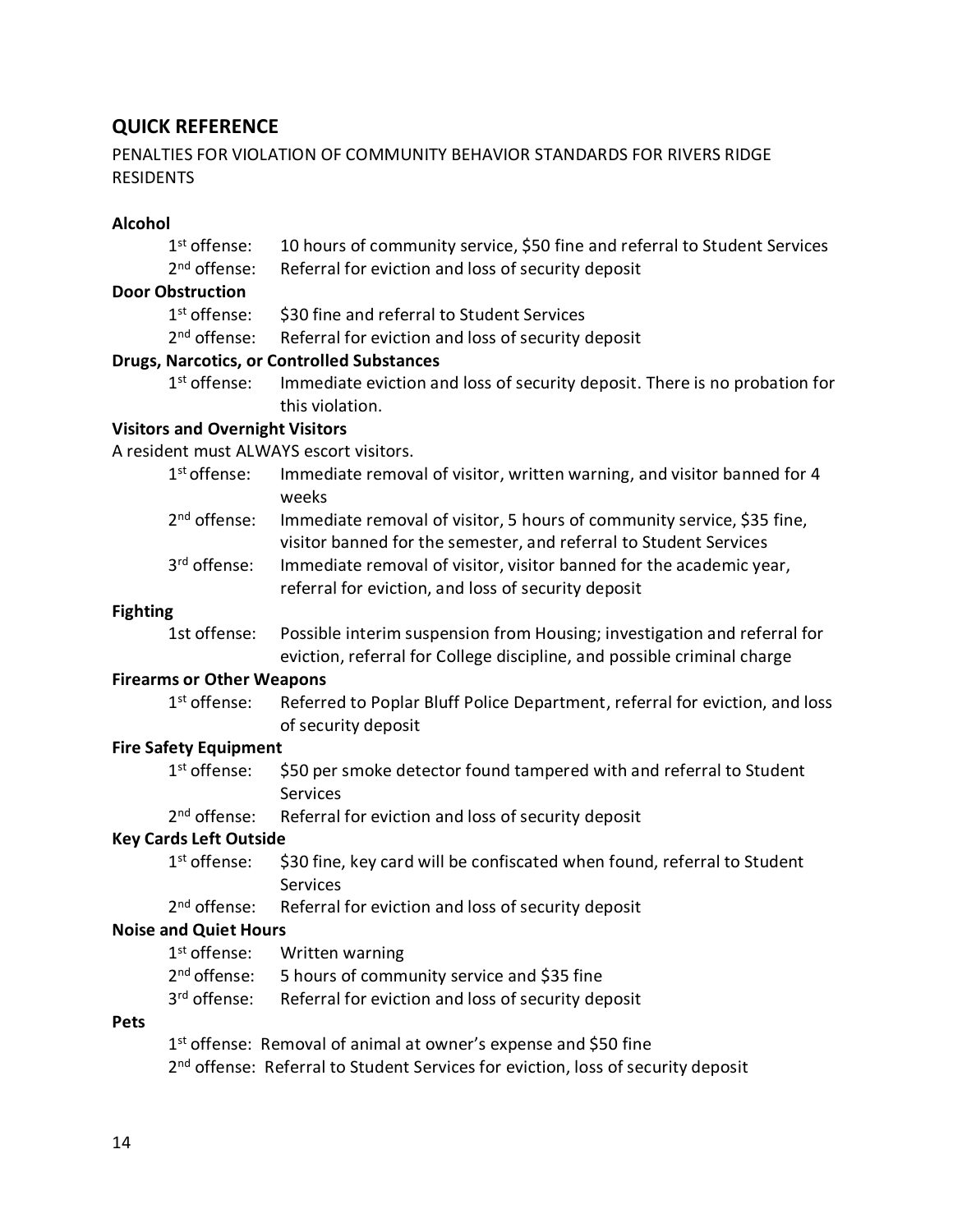#### **Theft**

1<sup>st</sup> offense: Referred to Poplar Bluff Police Department, referral for eviction, and loss of security deposit

#### **Tobacco / Smoking in Non-Sanctioned Areas**

| $1^{\rm st}$ offense:    | 5 hours of community service and \$35 fine                            |
|--------------------------|-----------------------------------------------------------------------|
| 2 <sup>nd</sup> offense: | 10 hours of community service, \$50 fine, and referral to the Student |
|                          | <b>Services</b>                                                       |
|                          |                                                                       |

3<sup>rd</sup> offense: Referral for eviction, loss of security deposit

\*Expectorating (spitting) tobacco products on sidewalks or building structures is considered vandalism

#### **Trash Outside Apartment/Trash Not Properly Disposed**

| $1^\text{st}$ offense:   | Written warning                                    |
|--------------------------|----------------------------------------------------|
| 2 <sup>nd</sup> offense: | 10 hours of community service and \$50 fine        |
| 3 <sup>rd</sup> offense: | Referral for eviction and loss of security deposit |

#### **Unsanitary Room**

| $1^{\text{st}}$ offense: | Re-inspection/written warning                                                            |
|--------------------------|------------------------------------------------------------------------------------------|
|                          | 2 <sup>nd</sup> offense: Final re-inspection/10 hours of community service and \$50 fine |
| 3 <sup>rd</sup> offense: | Referral for eviction and loss of security deposit                                       |

#### **Vandalism**

| $1st$ offense: | 10 hours of community service and Restitution for damages, \$50 |
|----------------|-----------------------------------------------------------------|
|                | minimum                                                         |

2<sup>nd</sup> offense: Restitution for damages, referral for eviction, and loss of security deposit

# **Cumulative Penalties**

At the 4<sup>th</sup> cumulative offense, incurred through a student's matriculation at Three Rivers College, among any of the various categories that allow for multiple offenses, the penalty shall be referral for eviction and loss of security deposit. Greater penalties may be added.

#### *Failure to comply and complete the required community service hours will result in the violation being upgraded to the next offense. Failure to complete the required community service hours by the end of the semester will result in a fine of \$100.*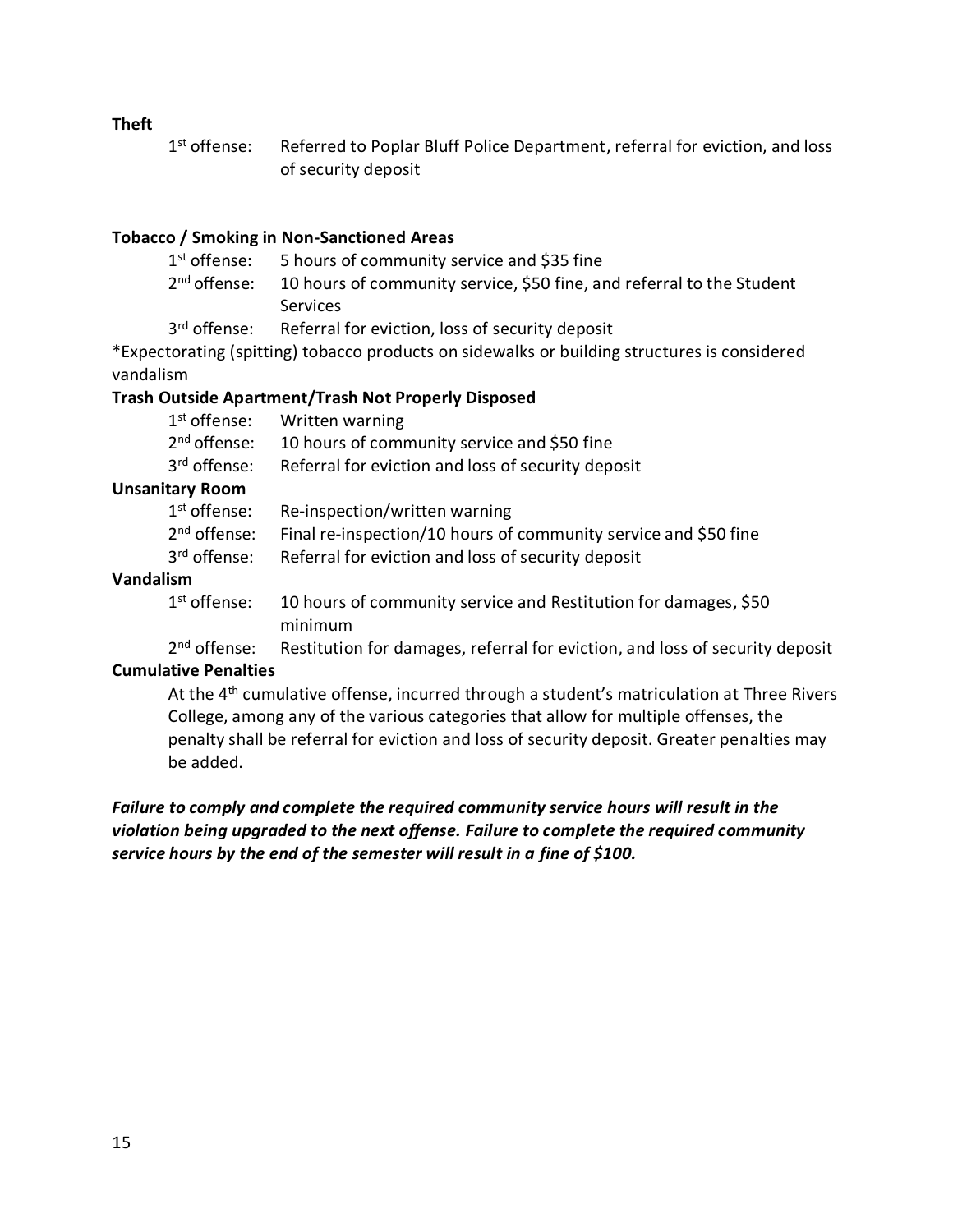# <span id="page-15-0"></span>**REQUIRED MENINGITIS NOTIFICATION**

There has been much publicity and concern during the past several years about college students contracting Neisseria meningitis. The disease is considered rare. According to the Centers for Disease Control and Prevention, there are approximately 1,000 cases of meningococcal disease in the United States each year.

Starting July 1, 2015, students living in campus housing at Missouri's public colleges are required to get vaccinated against bacterial meningitis. Proof of immunization is required for each person living in campus housing. The Housing Director facilitates the housing entrance process, determines student's eligibility and monitors student compliance with the immunization law(s).

#### Therefore:

Students who live in Rivers Ridge Apartments at Three Rivers College must present a record of the student's meningitis vaccination. Please reference Communicable Disease Policy and Regulation, HSP 5110 and HSR 5110 at trcc.edu/about/collegepolicy.

Each public university and college in the State of Missouri must maintain records on the meningococcal vaccination status of every student residing in on-campus housing, including any written waivers. These records will be kept on file in the Office of Housing at Three Rivers College.

State law does not require any institution of higher education to provide payment for vaccinations against meningococcal disease.

#### <span id="page-15-1"></span>**GENERAL INFORMATION**

#### <span id="page-15-2"></span>**Check-in/Check-out Procedures**

During **check-in,** the student must follow the check-in procedures:

- o Fill out housing contract prior to move-in day.
- o Have a valid state ID.
- o Provide a copy of appropriate vaccination records.
- o Complete key form, handbook wavier, and parking agreement.
- $\circ$  Please have your license plate number written down before starting paperwork.
- $\circ$  Complete room inventory, sign, and return to your Resident Assistant for the keys.

Before **checking out** of the apartments, the student must follow the written check-out procedures:

- o Contact the Building RA for an appointment.
- o Clean your room, bathroom, kitchen, and empty all trash.
- $\circ$  Remove all personal belongings. Rivers Ridge will discard any personal belongings left in an apartment/unit after you leave and a fine will be assessed.
- o Return all keys.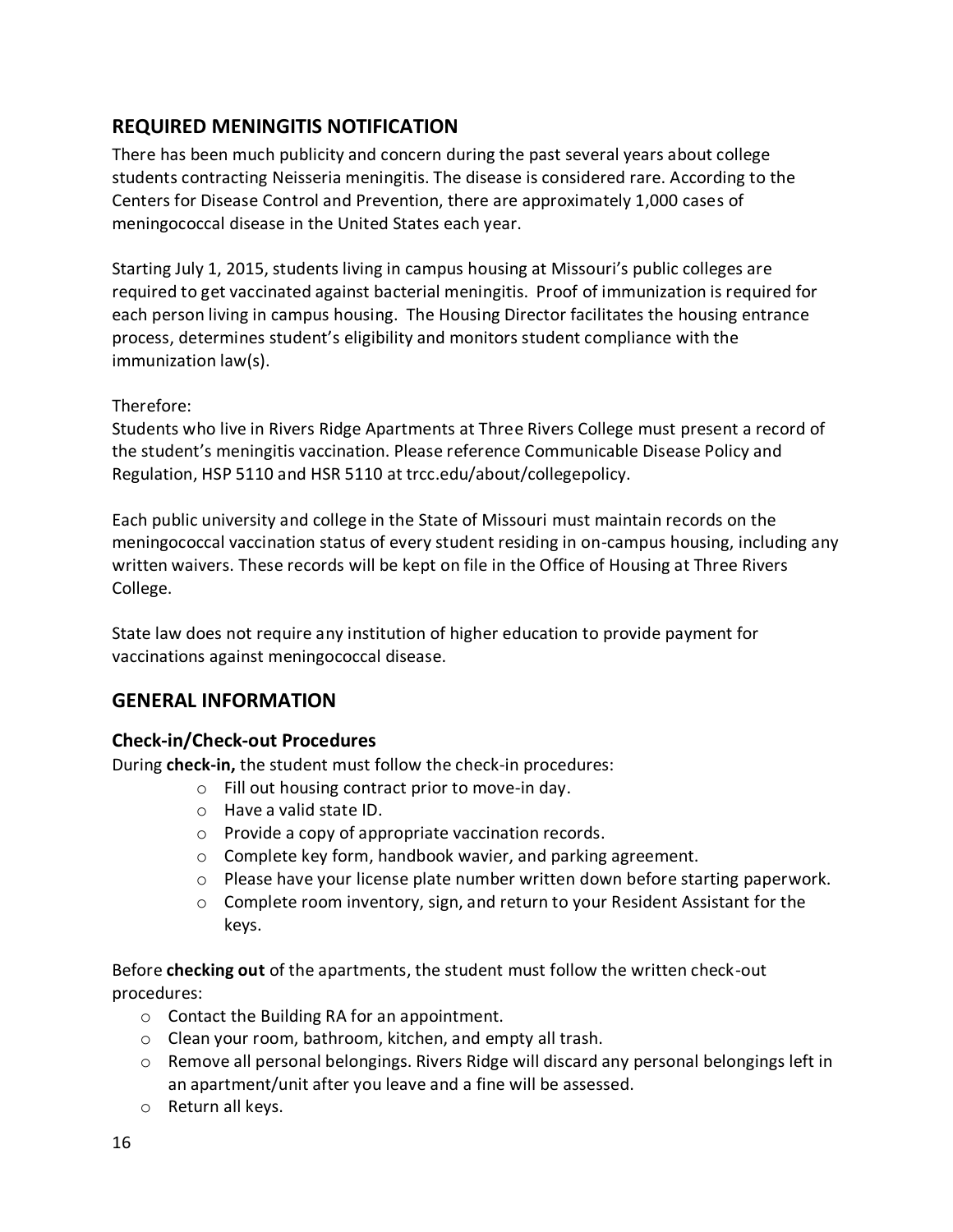o Complete and sign check-out paperwork.

#### <span id="page-16-0"></span>**Eligibility and Priority Occupancy**

To move into the Rivers Ridge Apartments, all students must be enrolled in a minimum of 12 credit hours except during the Summer and Winter sessions which require a minimum of 6 credit hours with Three Rivers College or an affiliate institution.

The room assignments for Rivers Ridge Apartments will be given in the following order of priority:

- Those eligible to renew a lease with the Rivers Ridge Apartments
- Full-time students
- Part-time students (Summer & Winter only)
- Student of an affiliate institution

All room assignments are made without regard to a student's race, religion, sexual orientation or nationality. Students of the opposite gender may not occupy the same apartment.

#### <span id="page-16-1"></span>**Required Deposits**

Residents are required to submit a \$200 deposit (\$150 security deposit plus a \$50 application fee) at the time of application. A resident can recover the security deposit at the time they withdraw from Rivers Ridge if they:

- Completed the contracted period.
- Had no damages in the unit to which they are assigned.
- Completed proper check-out procedures.

The Rivers Ridge Office will process the deposit refund within 30 days of check-out. A written request or the Housing Lease Renewal Form must be submitted to the Director of Housing requesting the deposit to be credited back to the student's account. If there is no current balance and there is a credit, the Office of Student Accounts will issue a check in the amount of the security deposit, and it will be mailed to the resident. Residents not returning to Rivers Ridge Apartments at the end of the semester will have 45 days from the lease ending date to give notice for the security deposit to be refunded. **Improper check-out will result in forfeiture of the \$150 deposit.** 

#### <span id="page-16-2"></span>**Internet Access in Rivers Ridge Apartments**

Student residents must comply with the Three Rivers College Acceptable Use Policy, ITP 8100 trcc.edu/about/collegepolicy.php. Issues with resident's internet connection must be reported on Housing Blackboard Portal (left column, Technology Request).

#### <span id="page-16-3"></span>**Mail Service**

Resident mailboxes are located on the south side of the clubhouse. The residents will be issued a key at move-in. Mail service is not provided on Saturday or Sunday. Residents should have their mail addressed as follows:

#### **Your Name**

**1998 Three Rivers Boulevard # (Resident's apartment number)**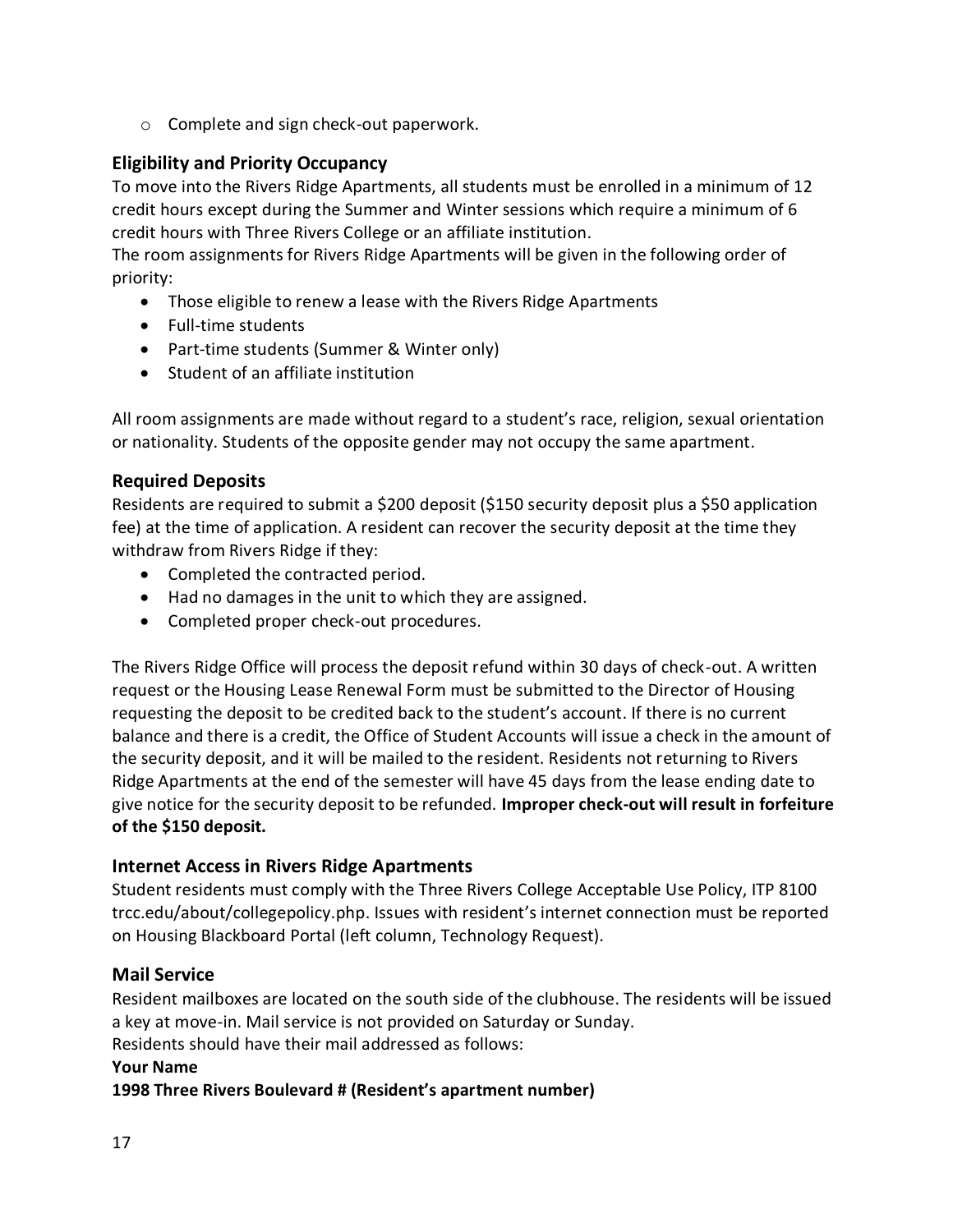#### **Poplar Bluff, Missouri 63901**

Three Rivers College and the United States Postal Service are unable to forward mail from the College address after the resident moves out or during Winter Break.

#### <span id="page-17-0"></span>**Laundry Facilities**

Non-coin operated laundry facilities are in the clubhouse for use by residents. Three Rivers College and Rivers Ridge Apartments are not responsible for unattended laundry. Laundry left unattended overnight will be donated.

#### <span id="page-17-1"></span>**Lease Renewal**

If the resident intends to renew the lease, the resident must renew the lease within 30 days prior to its ending date. If the resident does not renew, the space may be leased to another person, and the resident will be required to move from the space by the lease contract ending date.

#### <span id="page-17-2"></span>**Keys/Key Card**

Upon checking in, you will be issued a set keys containing your key card for the front door, bedroom key, and mailbox key; these remain the property of Three Rivers College. They are to be used only by you during the contract period. These items may not be duplicated, modified, or loaned to another person and are to be returned at the end of contract. You may NOT give your Housing keys/key card to anyone at any time to have access to your apartment or bedroom. Residents are reminded room and apartment security starts with consistently locking bedroom doors and apartment front doors. Residents should always plan to have their keys/key card with them. Replacement keys/key card are \$60, and this is non-refundable if keys/key card are later found.

Residents found leaving their key cards outside of their apartment will be subject to the following disciplinary action:

- 1<sup>st</sup> offense: \$30 fine, key will be confiscated when found, and referral to Student Services
- 2<sup>nd</sup> offense: Referral for eviction and loss of security deposit

#### <span id="page-17-3"></span>**Parking Areas**

Residents may have one registered vehicle parked on the apartment parking lot at any time. The Bess Activity Center parking lot is used as the Housing parking overflow. If parking in the Bess Activity Center parking lot, vehicles should be parked starting at the fourth row and back. Non-compliance will result in a ticket and possible towing at owner's expense.

**Motorcycles:** Motorcycles and all other motorized vehicles must be licensed for operation on public roadways.

**Bicycles:** Bicycles will be used on the paved areas only. Residents having a bicycle on the property must chain them to the bicycle rack adjacent to the pavilion. The resident will assume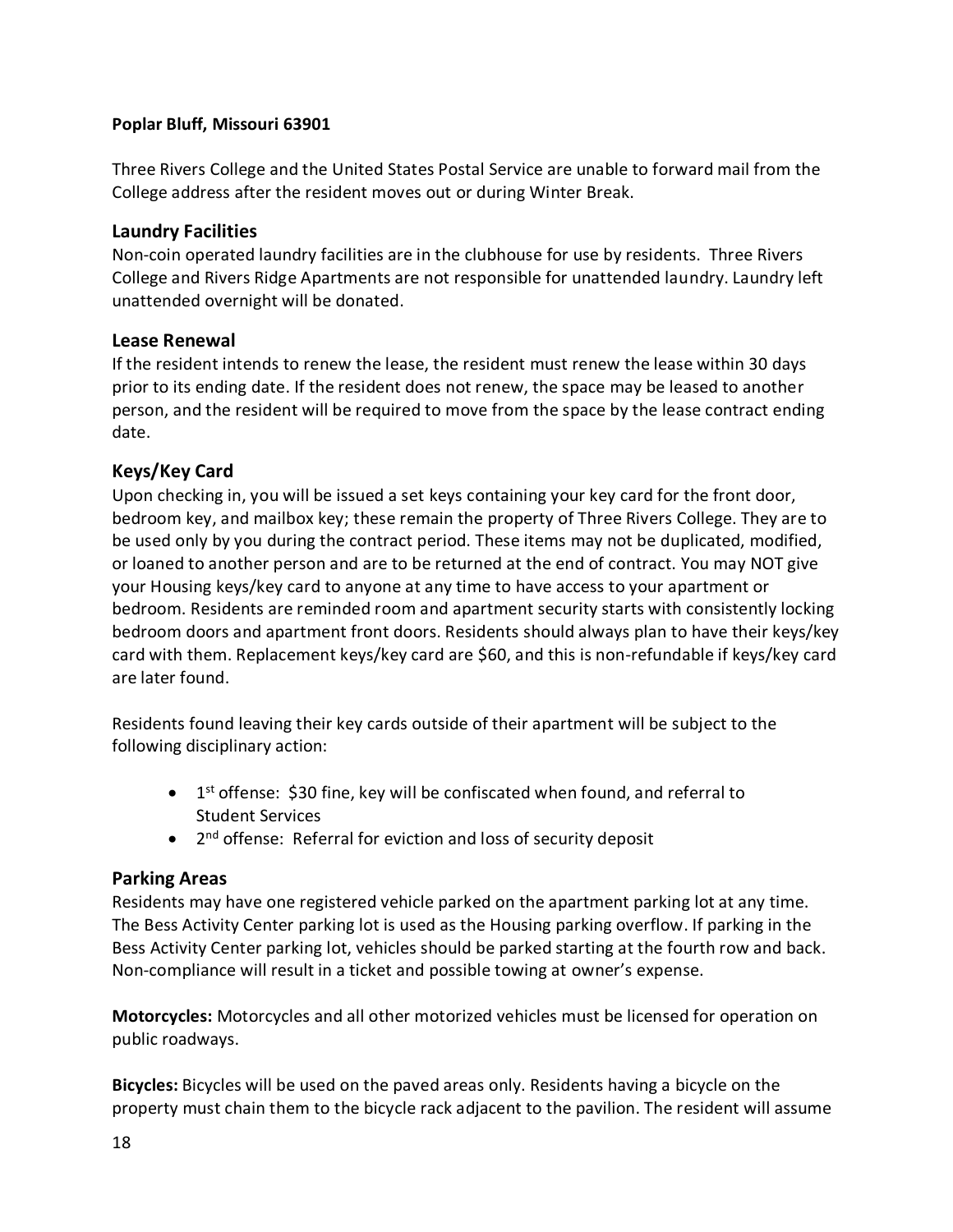sole risk of loss or damage. Common courtesy will always be shown toward pedestrians and cars.

# <span id="page-18-0"></span>**COMMUNITY RULES**

Students enrolled at the College are charged with the obligation to conduct themselves in a manner compatible with the functions of the College as an educational institution. Consequently, conduct which interferes with the use or utilization of College facilities by other persons may be subject to student discipline, regardless of whether such conduct is specifically addressed by the provisions of the Three Rivers College Policies and Regulations.

#### <span id="page-18-1"></span>**Alcohol**

Three Rivers College and Rivers Ridge Apartments are alcohol-free environments. The possession, consumption, sale, or donation of alcoholic beverages is prohibited in Rivers Ridge buildings and on Three Rivers College property. Empty alcoholic beverage containers may not be used as decoration at Rivers Ridge and use of such constitutes possession of alcohol. Residents participating, possessing, or being present in a room with alcohol are subject to disciplinary action. Please reference Three Rivers College Alcohol/Drug-free Work/Learning Place Policy (GAP1206) and Regulation (GAR1206) at [trcc.edu/about/collegepolicy.php.](https://trcc.edu/about/collegepolicy.php) Residents who violate the alcohol policy will be addressed as follows:

- 1<sup>st</sup> offense: 10 hours of community service, a \$50 fine, and referral to Student Services.
- 2<sup>nd</sup> offense: Referral for eviction and loss of security deposit.

#### **Residents are subject to state and federal laws. Law enforcement officials may be summoned to handle violations.**

#### <span id="page-18-2"></span>**Anti-Harassment and Non-Discrimination**

Discrimination, bullying, repeated insults, disrespect, or threatening behavior of any kind will not be tolerated. Disseminating libelous or slanderous information, or any act of harassment or discrimination based on a person's sex, age, race, color, national origin, native language, physical disability, or sexual orientation will be considered a gross violation of Three Rivers College Policies and Regulations. SR 2120 Title IX for Students and SR 2610 Student Code of Conduct trcc.edu/about/collegepolicy.php.

#### <span id="page-18-3"></span>**Banned Visitors**

Banned Visitors are not allowed in or around Housing (including apartments, clubhouse, and parking lot) and may be subject to legal action for trespassing.

#### <span id="page-18-4"></span>**Cumulative Penalties**

At the 4th cumulative offense, incurred through the student's matriculation at Three Rivers College, among any of various categories that allow for multiple offenses, the penalty will be referral for eviction and loss of security deposit. Greater penalties may be added at the discretion of the administration.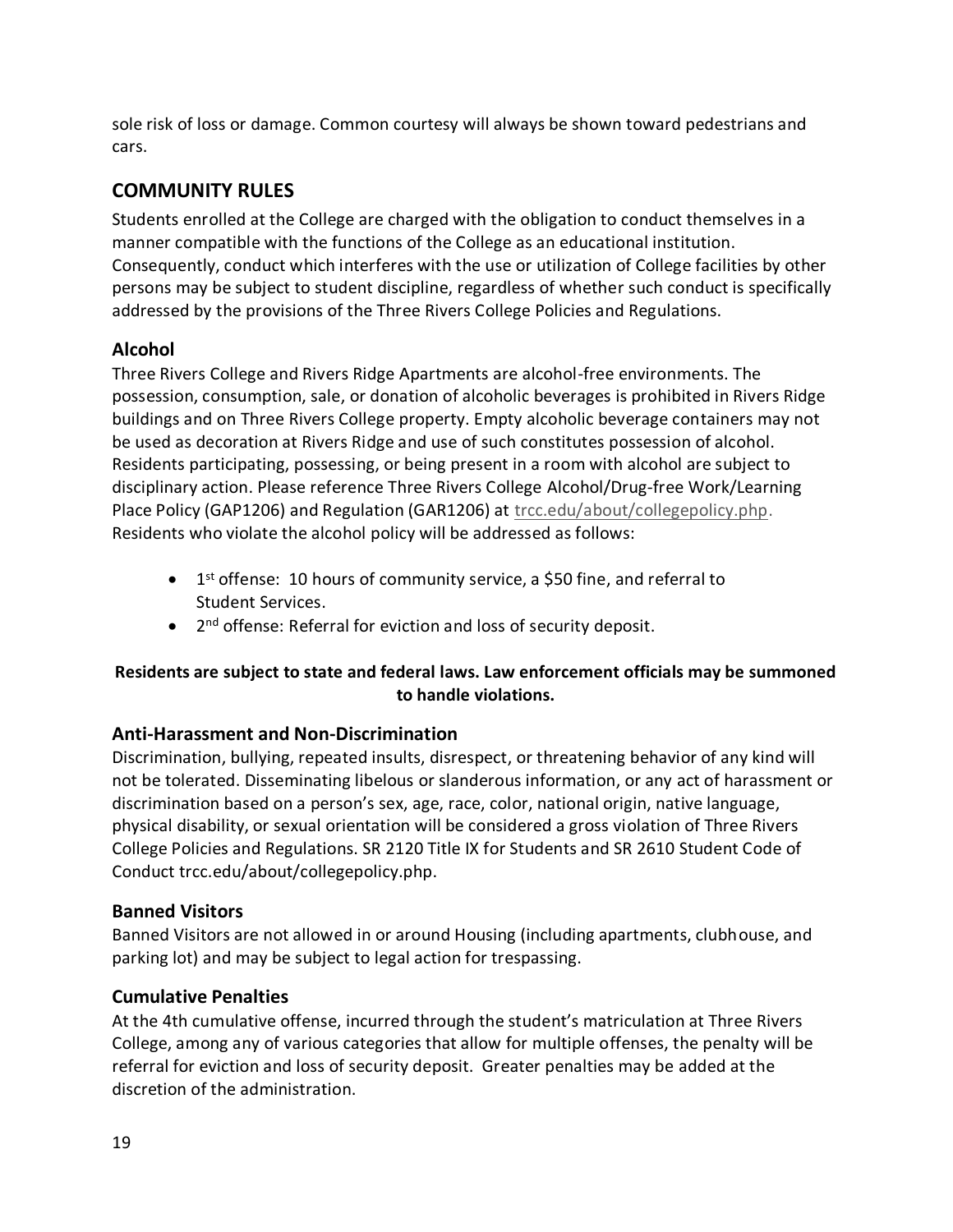#### <span id="page-19-0"></span>**Door Obstruction**

The front doors of the apartments are not to be obstructed in any way to prevent them from closing and locking, this includes being left slightly ajar. The front door should always remain closed for the occupant's safety. Residents who are found in violation of this rule will be subject to the following disciplinary action:

- 1<sup>st</sup> offense: \$30 fine and referral to Student Services
- 2<sup>nd</sup> offense: Referral for eviction and loss of security deposit

#### <span id="page-19-1"></span>**Drugs, Narcotics, or Controlled Substances**

Three Rivers College and Rivers Ridge Apartments are drug-free environments*.* Use, possession, and/or distribution of drugs and/or illegal substances are strictly prohibited and will result in eviction and referral to the College for disciplinary action.

All equipment or paraphernalia of any kind used, intended for use, or designed for use in planting, propagating, cultivating, growing, harvesting, manufacturing, compounding, converting, producing, processing, preparing, testing, analyzing, packaging, repackaging, storing, containing, concealing, injecting, ingesting, inhaling, or otherwise introducing into the human body a controlled substance is prohibited.

Use or possession of a toxic chemical for purposes of huffing is considered a drug violation. Nitrous oxide, any glue, paint remover, or chemicals with intoxicating fumes, as well as paraphernalia including compressed gas containers, tubes, and bags will constitute a drug violation.

#### **Any report of the odor, use, or distribution of drugs is grounds for staff to search an apartment for the presence of illegal drugs.**

Please note that it is against the law to have in your possession another person's prescription medication. It is also illegal to have a prescription medication that is not in a properly labeled bottle. Please refer to the following Missouri State Statute:

- [moga.mo.gov/mostatutes/stathtml/19500000101.html](http://www.moga.mo.gov/mostatutes/stathtml/19500000101.html)
- [moga.mo.gov/mostatutes/stathtml/57900000451.html](http://www.moga.mo.gov/mostatutes/stathtml/57900000451.html)

Residents are subject to state and federal laws. Law enforcement officials may be summoned to handle violations.

To control the use of illegal drugs in the apartments, drug searches utilizing a trained police dog may be conducted. Violators may be prosecuted to the highest extent of the law.

See GAP 1206 Three Rivers College Alcohol and Drug Policy and GAR 1206 Three Rivers College Alcohol and Drug Regulation at [trcc.edu/about/collegepolicy.php.](https://trcc.edu/about/collegepolicy.php)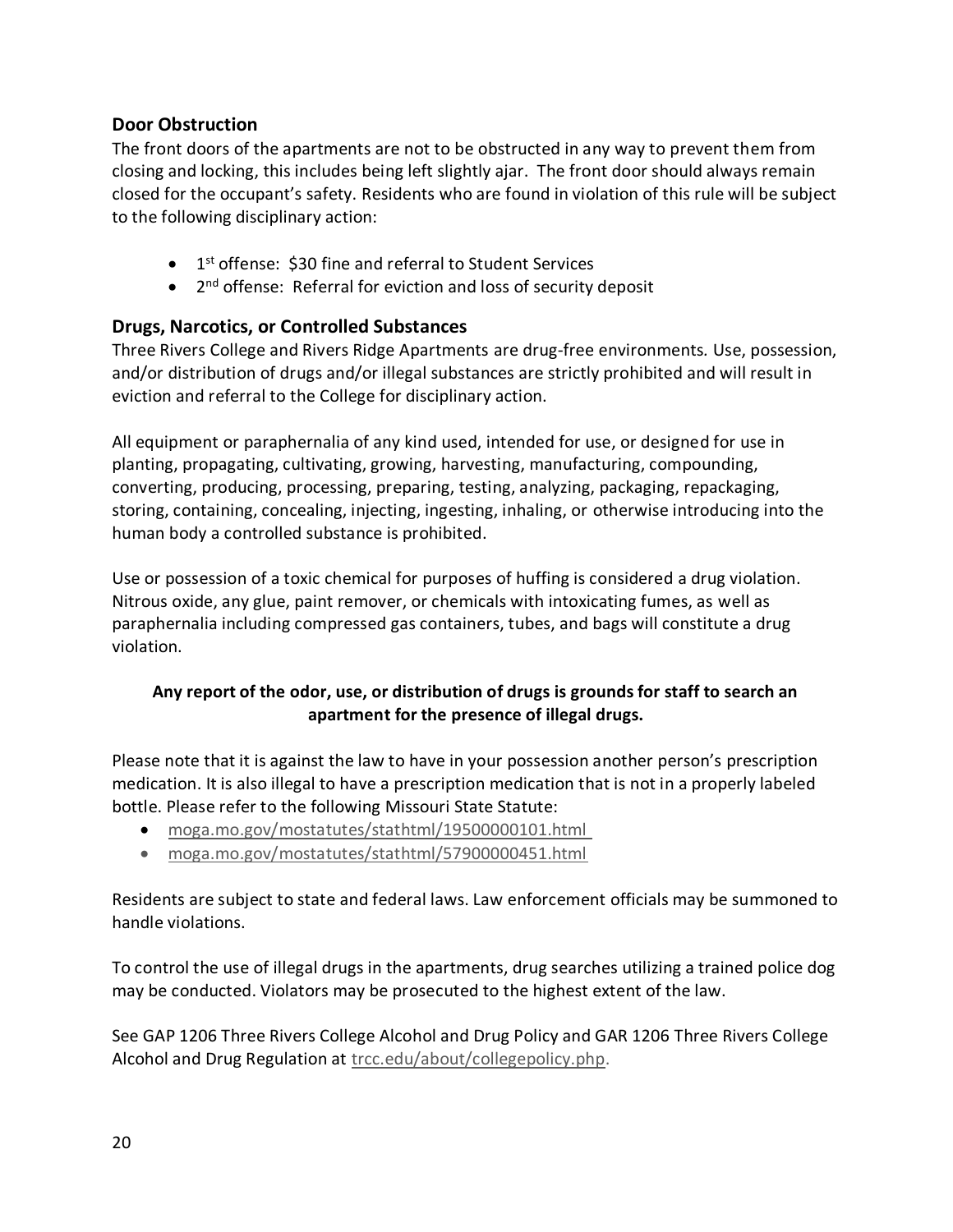#### <span id="page-20-0"></span>**Medical Marijuana**

Marijuana is **not** permitted on any Three Rivers College owned or controlled property or College sponsored activity. While there may be state laws that permit its use, marijuana remains a drug prohibited by federal law. The federal government regulates drugs through the Controlled Substance Act (CSA) (21 U.S.C. A 811) which does not recognize the difference between medical and recreational use of marijuana.

Three Rivers College receives federal funding through Title IV in the form of student financial aid (grants, loans, and work-study programs) and through federal grants. As a condition of accepting this money, the College is required to certify it complies with the Drug-Free Schools and Community Act (DFSCA) (20 U.S.C.1145g part 86 of the Drug and Alcohol Prevention Regulations).

Thus, to comply with the Drug-Free Schools and Community Act and to avoid losing federal funding, the College must prohibit all marijuana use, including medical marijuana, and provide sanctions for its use.

#### **There is no probation for Drugs, Narcotics, or Controlled Substances violations.**

#### <span id="page-20-1"></span>**Entry to Roommates' Rooms**

Rivers Ridge Staff will not allow non-staff access to a resident's room without written consent from the resident. This includes, but is not limited to:

- Parents or other family members
- Friends or significant others
- Visitors
- Apartment-mates

#### <span id="page-20-2"></span>**Eviction**

Eviction constitutes removal from Housing and banned for a duration determined by the Dean of Student Services. A person who is evicted shall not trespass in or around Housing, the clubhouse, or the Housing parking lot. Violators may be subject to legal action for trespassing.

Grounds for eviction are as follows:

- 4 cumulative penalties
- Accumulating the last offense of any Housing rule
- Breach of Housing contract

#### <span id="page-20-3"></span>**Fire Safety Equipment**

In each apartment a fire extinguisher is placed under the kitchen sink. A smoke detector is in each bedroom and 2 in the common area. If the smoke detector battery loses charge, complete a Maintenance Work Ticket on the Housing Blackboard Portal to replace the battery. Tampering with or removing the smoke detectors will result in a \$50 fine per detector.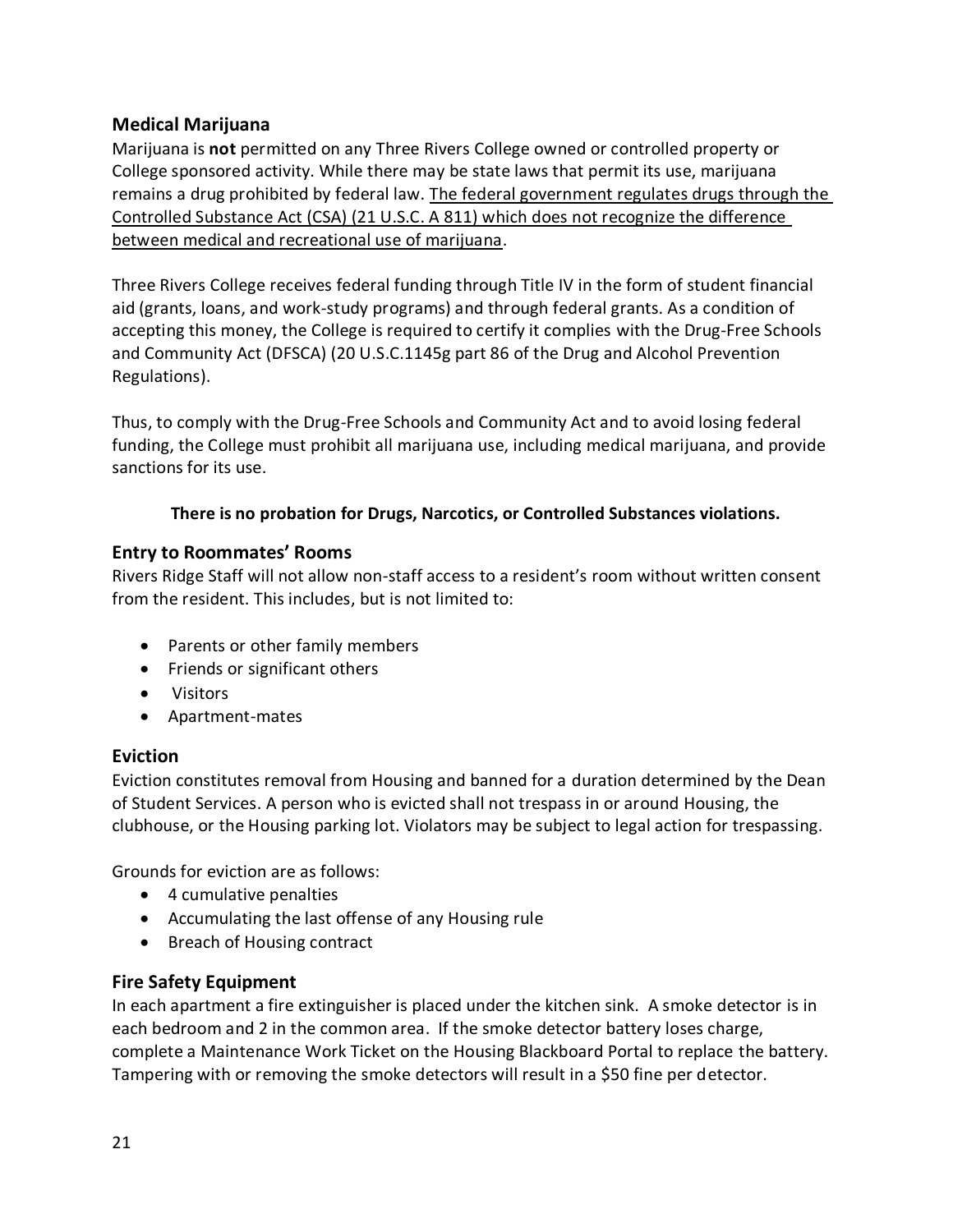The misuse of fire alarms (including sounding a false fire alarm), fire extinguishers, sprinkler heads, or any fire equipment or limiting egress from the buildings by tampering with exit signs and doors, is strictly prohibited. Residents found in violation of this rule will be subject to the following disciplinary action:

- 1<sup>st</sup> offense: \$50 fine per smoke detector found tampered with and referral to Student Services
- 2<sup>nd</sup> Offense: Referral for eviction and loss of security deposit

#### <span id="page-21-0"></span>**Firearms or Other Weapons**

Handguns, rifles, shot guns, and their ammunition/accessories are not allowed in River Ridge Apartments. Residents must comply with all federal, state, and local laws as well as College policies pertaining to all weapons. This includes, without limitation to, explosives, fireworks, bows and arrows, any knives not intended exclusively for food preparation (over 4" in length), switchblades/assisted opening knifes, swords, martial arts weapons, air rifles, and BB guns. Water guns, soakers and Nerf guns may be used only in the courtyard of Housing. For more information, please refer to HSP 5120 Firearms and Weapons at trcc.edu/about/collegepolicy.php.

#### <span id="page-21-1"></span>**Hunting**

The processing of wild game and fish is prohibited on all Rivers Ridge Apartments property.

#### <span id="page-21-2"></span>**Implied Consent**

All students in a room/area will be held responsible for their behavior/objects in the room or area. Residents who are not observed participating in misbehavior or in possession of inappropriate items/objects, but are in the presence of a policy violation, can be held responsible. If a resident is not present, he/she may be held responsible unless it can be clearly demonstrated he/she had no knowledge of the violation. The responsibility for demonstrating this mitigation is borne by each resident of the specific apartment in question, and proof of such must be submitted in writing to the Director of Housing within three (3) days from the date of occurrence. The Director of Housing will review the information and render a decision as to the acceptability of the defense claim raised by the resident in question.

#### <span id="page-21-3"></span>**Infectious Diseases**

To provide a healthy and safe work and learning environment, Three Rivers College fully complies with the current state, local, and federal laws governing the health and safety of its students and employees. The College shall abide by the precautions and established criteria enforced by the Missouri Center for Disease Control. Additionally, the College will make available to its employees and students timely information about the transmissibility of communicable diseases and shall enforce the necessary precautions that can be taken to prevent the spread of various communicable diseases as appropriate. For specific information, refer to HSP 5110 Communicable Diseases and HSR 510 Communicable Diseases at trcc.edu/about/collegepolicy.php.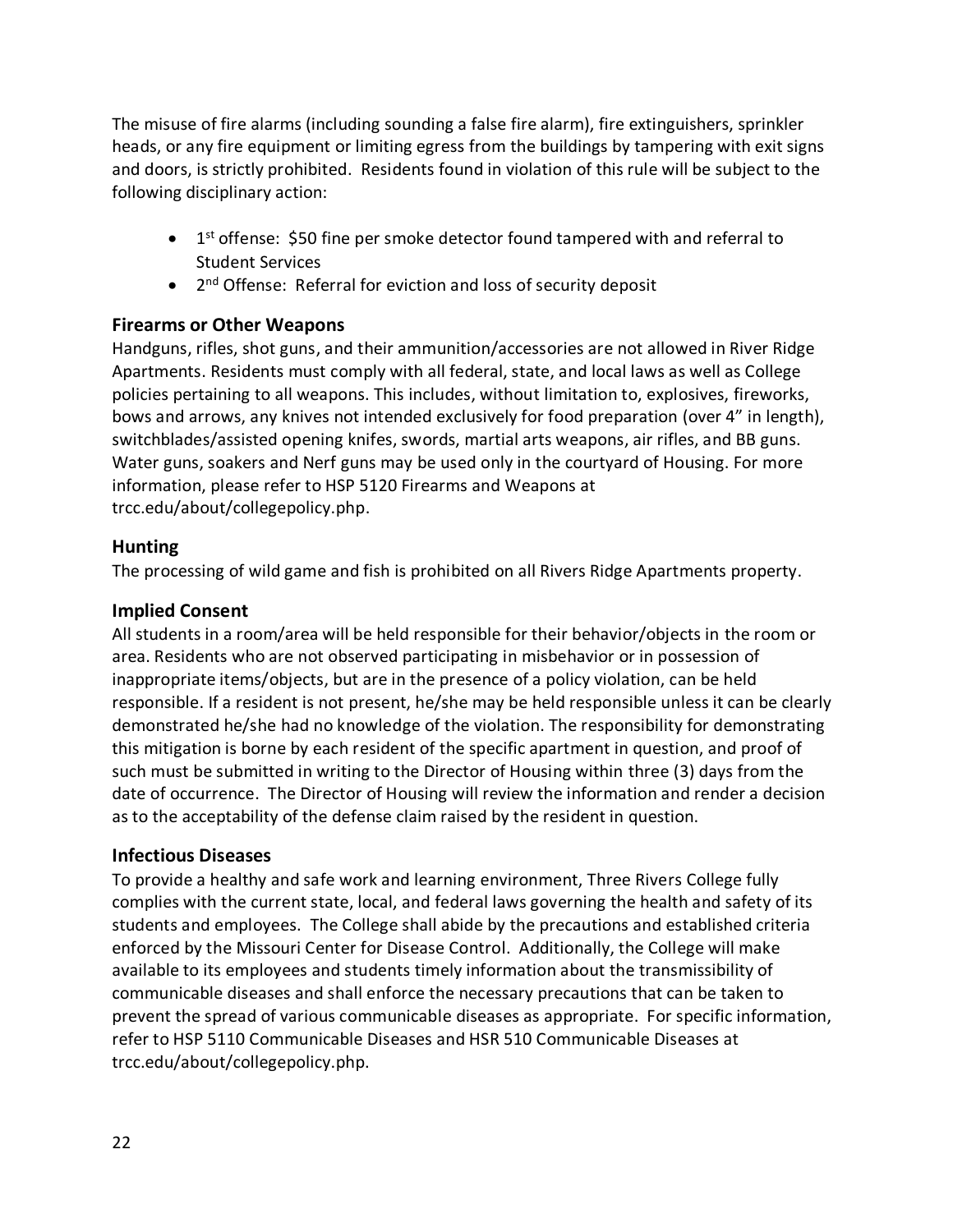#### <span id="page-22-0"></span>**Noise and Quiet Hours**

Noise should be kept to a minimum and should not be audible from outside your apartment or your vehicle. Courtesy hours (hours to study, relax, and sleep) are in effect 24 hours a day, 7 days a week. Please be considerate of others so they may be successful in achieving their academic goals. Residents who do not adhere to this rule may be subject to disciplinary action:

- 1<sup>st</sup> offense: Written warning
- 2<sup>nd</sup> offense: 5 hours of community service and a \$35 fine
- 3<sup>rd</sup> offense: Referral for eviction, loss of security deposit

#### <span id="page-22-1"></span>**Noncompliance**

Noncompliance of given disciplinary action will result in a penalty being taken to the next level of infraction.

#### <span id="page-22-2"></span>**Orientation**

All Rivers Ridge Apartments residents are required to attend mandatory orientation.

#### <span id="page-22-3"></span>**Pets**

Animals, except service animals, are prohibited on the premises of the Rivers Ridge Apartments. Residents who do not adhere to this rule may be subject to the following disciplinary action:

- 1<sup>st</sup> offense: Removal of animal at owner's expense and a \$50 fine
- 2<sup>nd</sup> offense: Referral to Student Services for eviction, loss of security deposit

#### <span id="page-22-4"></span>**Postings**

Posting of any signs or posters must be approved by the Director of Housing prior to posting and can be posted only in designated areas. Please see the Director of Housing for more information. Outside solicitation is prohibited in Housing for reasons of safety and security.

#### <span id="page-22-5"></span>**Property**

Any property left on the premises after the end of the lease, or upon eviction, is considered abandoned property and will be handled as such. Any cost incurred to keep, sell, or dispose of such property will be charged to the resident who abandoned the property.

#### <span id="page-22-6"></span>**Resident Discipline Process**

Although eviction through a civil court is always a possible remedy for any violation of the lease and addendum, the Director of Housing reserves the right to use an educational discipline process. It is hoped the process will promote and encourage self-discipline and guarantee fundamental fairness to each student. Involvement with certain violations may result in a monetary amount being assessed. Most violations will result in educational sanction such as community service or probation. The discipline process is as follows:

- Notification of possible violation and hearing with the Rivers Ridge Director of Housing.
- Notification of sanction.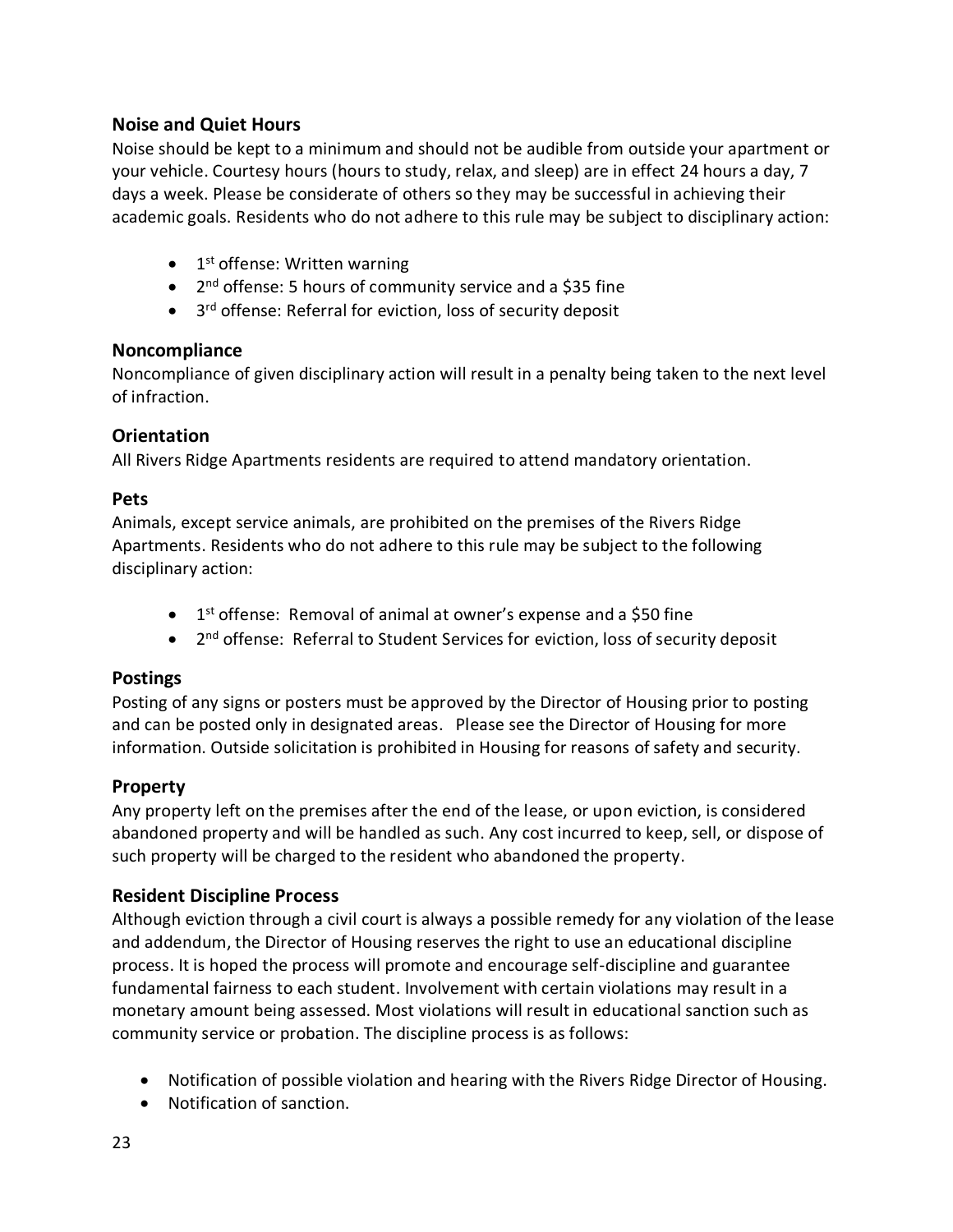• Right to appeal. Reference Three Rivers College Policy SP 2620 and Regulations SR 2620 at trcc.edu/about/collegepolicy.php.

Failure to respond to a summons (verbal and/or written) from a Housing staff member (including requests to meet to discuss alleged policy violations) or other College official and/or failure to follow directions from a College staff member acting in the performance of their duties will result in further sanctions.

#### <span id="page-23-0"></span>**Right of Entry**

The Director of Housing and/or College officials and their respective agents, employees, repairers, servicers, and representatives may, without notice, at any time, enter the premises for any reason the Director of Housing or College officials deem to be reasonable. Some reasons for entry include, but are not limited to, routine maintenance repairs and upkeep, health and safety inspections, and/or enforcement of Housing rules. Any illegal substance found during entry will be confiscated. The entry may be gained by use of a pass key or other means (to include disarming any intrusion alarm, if applicable, or by breaking a window or other means if locks have been changed in violation of this Lease, and you will be liable for any damage caused thereby). The Director of Housing and/or College officials can also enter the premises, upon giving you prior notice, to show a bed space or the apartment to government inspectors, fire marshals, lenders, prospective buyers, prospective residents, other residents, or insurance agents.

#### <span id="page-23-1"></span>**Room/Apartment Changes**

Room changes may be requested by residents, please see the Rivers Ridge Staff for more information.

#### <span id="page-23-2"></span>**Tobacco/Smoking**

Tobacco may only be used in designated areas. This includes, but is not limited to, cigarettes, smokeless tobacco, and vapor products. Proper disposal of cigarette butts is required. Residents who violate the Smoking/Tobacco rules will be addressed as follows:

- 1<sup>st</sup> offense: 5 hours of community service and a \$35 fine
- 2<sup>nd</sup> offense: 10 hours of community service, a \$70 fine, and referral to Student Services
- 3<sup>rd</sup> offense: Referral for eviction and loss of security deposit

#### **\*Expectorating (spitting) tobacco products on sidewalks or building structures is considered vandalism.**

#### <span id="page-23-3"></span>**Trash**

Trash must be bagged and placed in the appropriate container. Residents who violate the trash policy will be addressed as follows:

• 1<sup>st</sup> offense: Written warning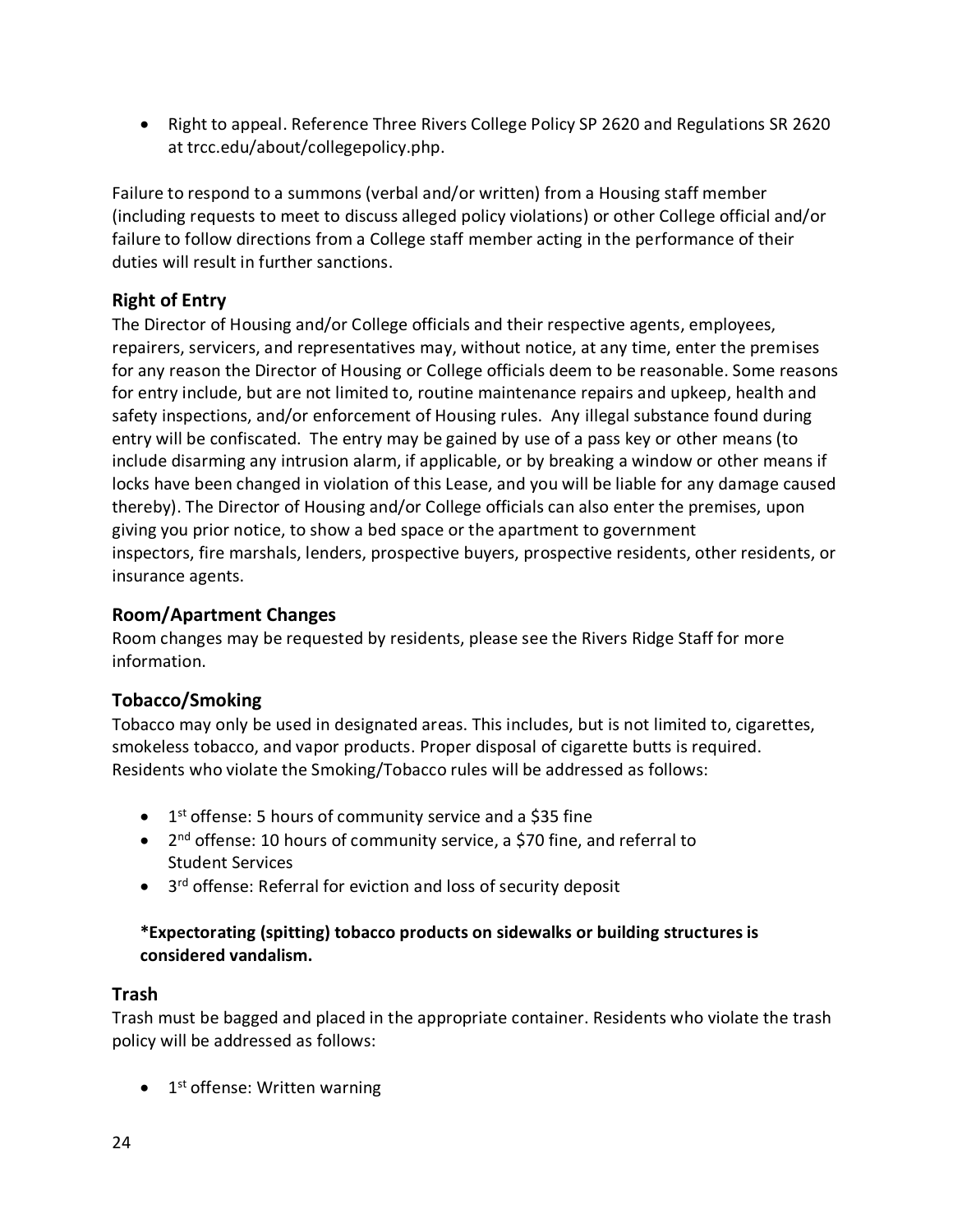- 2<sup>nd</sup> offense: 10 hours of community service and a fine of \$50
- 3<sup>rd</sup> offense: Referral for eviction and loss of security deposit

#### <span id="page-24-0"></span>**Unsanitary Room**

Upon a Health and Safety Inspection, if an apartment unit is deemed unsatisfactory\* residents may be subject to the following disciplinary actions:

- 1<sup>st</sup> offense: Re-inspection/written warning
- 2<sup>nd</sup> offense: Final re-inspection/10 hours of community service and a \$50 fine
- 3<sup>rd</sup> offense: Referral to for eviction and loss of security deposit

#### **\* Examples are, but not limited to, excessive trash or garbage, evidence of burning candles/incense, or overall cleanliness.**

#### <span id="page-24-1"></span>**Vandalism**

Any resident found defacing, altering, tampering with, or destroying Rivers Ridge buildings, or other resident's property may be cited by city police and be subject to College disciplinary action. Please reference Three Rivers College Student Code of Conduct Policy (SP 2610) and Regulation (SR 2610) at [trcc.edu/about/collegepolicy.php](https://trcc.edu/about/collegepolicy.php).

- 1<sup>st</sup> offense: 10 hours of community service, Restitution for damages at a \$50 minimum
- 2<sup>nd</sup> offense: Restitution for damages, referral to for eviction, and loss and loss of security deposit

#### <span id="page-24-2"></span>**Visitors and Overnight Visitors**

#### **Visitation hours are: Sunday -Thursday 8 a.m. - 11 p.m. Friday - Saturday 8 a.m. - 1 a.m.**

- All roommates must approve the visit on the Overnight Visitor Registration Form which is available in the Housing Office.
- A Housing staff member will assign a visitor parking pass that must be returned at the conclusion of the approved visit.
- Visitor must show a photo ID at check-in.
- The visitor must be the same gender as the sponsoring resident and over 18 years old.
- The visitor's stay must not exceed 2 nights and no more than 2 visits in a 30-day period.
- The sponsoring resident is completely responsible for his or her visitor's behavior and actions during the visit. All Rivers Ridge rules apply to the visitor.
- Non-student visitors in Housing are expected to abide by all rules and regulations of the College. The resident host will be responsible for his/her visitor's conduct. The College reserves the right to withdraw visitor privileges.
- **The visitor must ALWAYS be in the presence of the sponsoring host.**
- **The Housing Office must receive an Overnight Visitor Registration Form 24 hours prior to the arrival of visitor.**
- Visitors found in violation of the overnight visitor rules will be immediately removed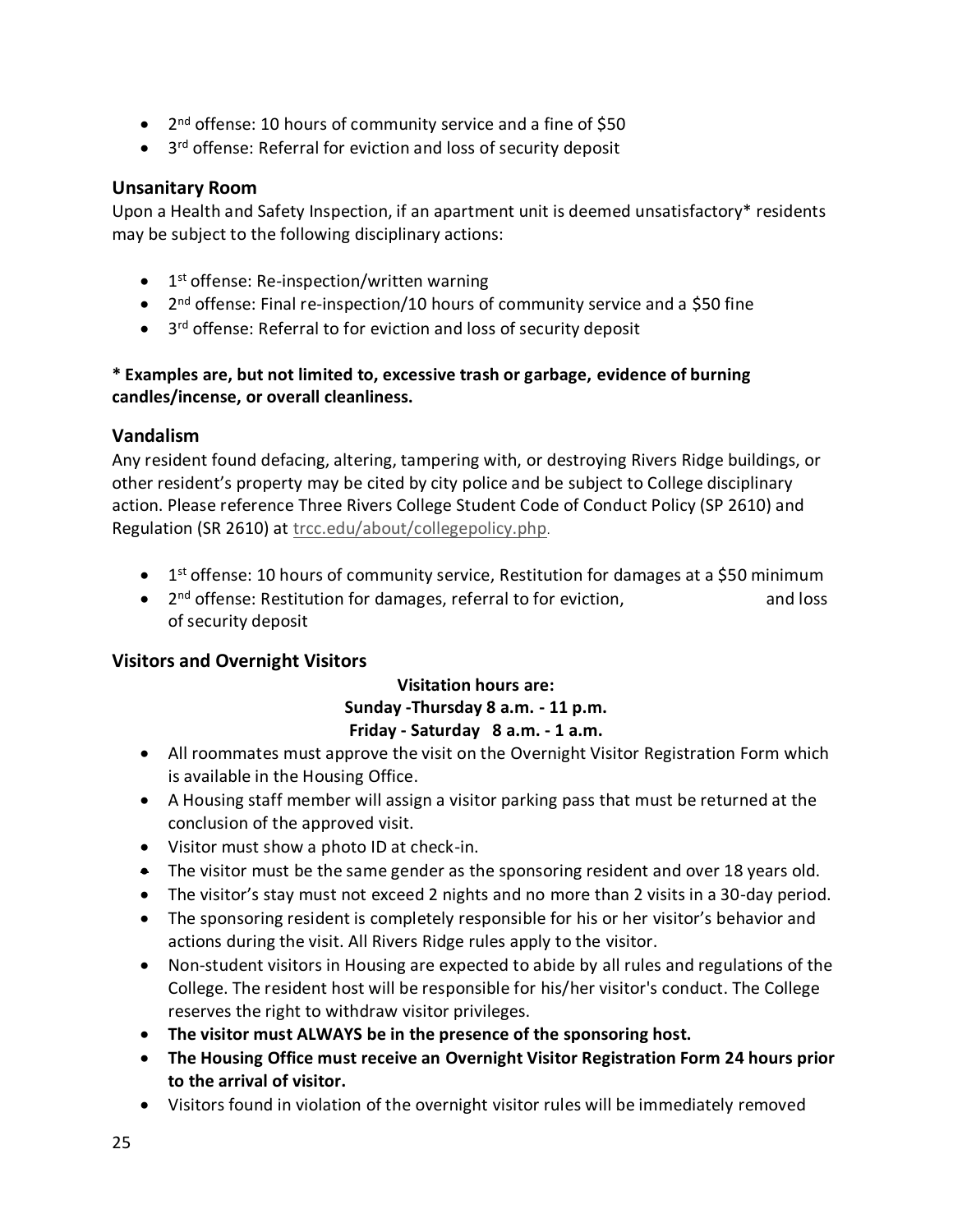from the premises.

- Visitors and residents of other apartments may **NOT** be present in another person's apartment unless the current residing occupant is always present. This means visitors or residents from another room **CANNOT** remain in your apartment or bedroom while you attend classes or leave the room/apartment for any reason.
- Each resident has a right to privacy that outweighs his/her roommate's visitation privilege. If the presence of a visitor is an inconvenience to a roommate, the visitor should leave. No one should abuse this right by making unreasonable demands.

Residents who violate the Visitor and Overnight Visitor Registration and other guest rules will be addressed as follows:

- $\circ$  1<sup>st</sup> offense: Written warning and immediate removal of visitor and visitor banned for 4 weeks.
- $\circ$  2nd offense: 5 hours of community service, Immediate removal of visitor, a \$35 fine, referral to Student Services, and visitor banned for the semester.
- $\circ$  3rd offense: Referral for eviction, loss of security deposit, immediate removal of guest, and guest banned for the academic year.

# <span id="page-25-0"></span>**COMMUNITY LIVING**

#### <span id="page-25-1"></span>**Apartment Units**

Apartment units may be personalized; however, to comply with fire codes, reduce the risk of accidents, and to prevent other damage to the apartment, the following rules have been established. Failure to follow the rules may result in disciplinary action.

- No hot plates in the apartment.
- Extension cords must be UL approved.
- No halogen lamps, **candles/incense, or any open flame in apartment**.
- Blinds provided should be the only thing visible from the outside.
- Decorations should be temporary in nature. **Do not hang anything from sprinkler heads.**
- No wallpapering or painting in the apartment.
- No nails, stickers, or tape on doors or kitchen cabinets.
- No water beds are allowed.

#### <span id="page-25-2"></span>**Barbecue Grills**

Grills in or near apartments are prohibited due to the fire code. Community barbecue grills are provided for the residents' use. Residents are asked to leave the equipment, grills, and areas clean for the next person. Flammable liquids may not be stored in the apartments.

#### <span id="page-25-3"></span>**Clubhouse Use**

The Community Clubhouse will be used for a variety of educational, recreational, and social programs. The clubroom is also available for study groups, organization meetings, etc. The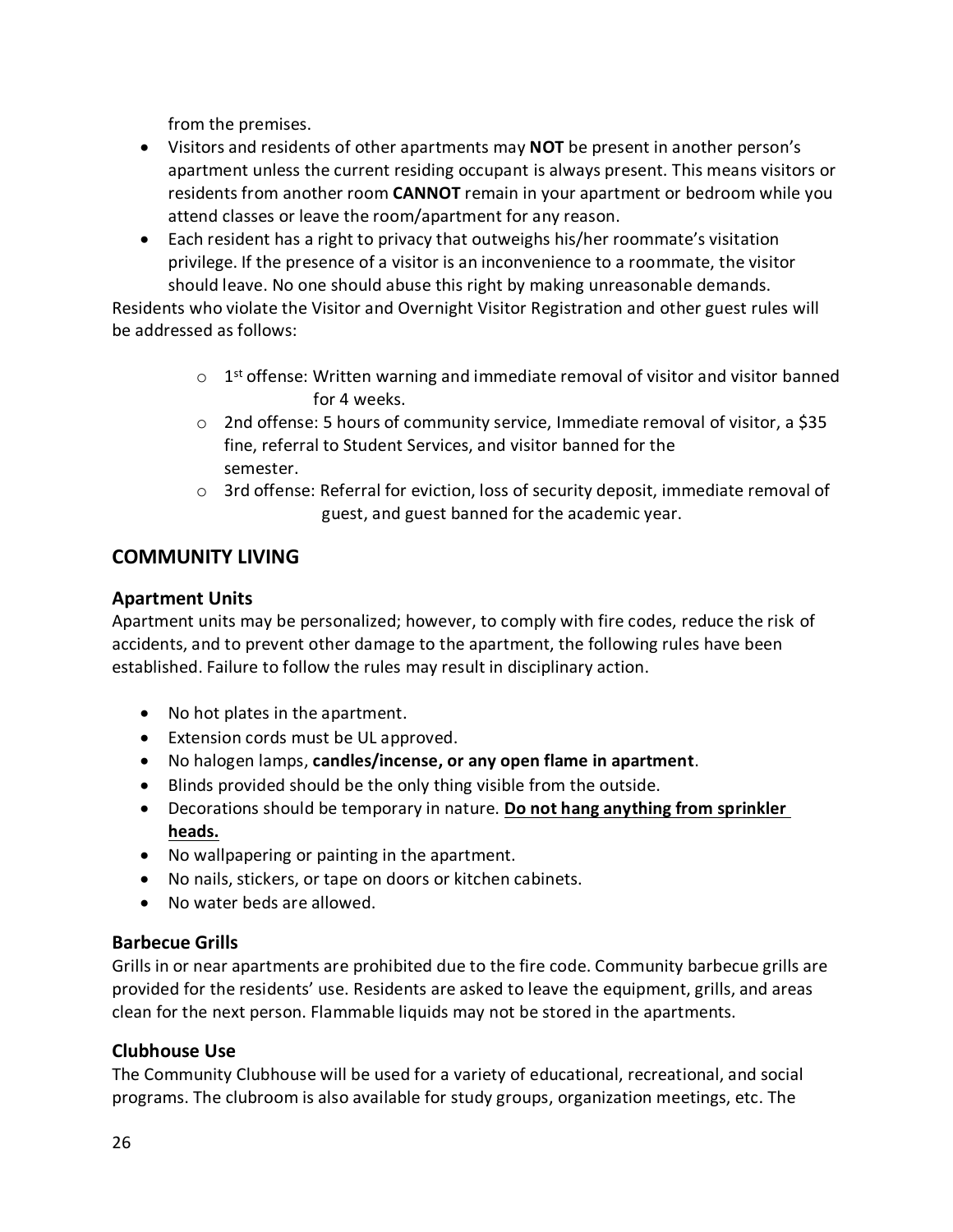clubhouse contains Wi-Fi and network computers for student use. Further information on using the Clubhouse may be obtained from the Rivers Ridge Office. The clubhouse is open Monday-Friday 8 a.m. – 11 p.m. and Saturday-Sunday 10 a.m. - 11 p.m.

#### <span id="page-26-0"></span>**Emergencies**

Emergency health care is defined as a medical situation that requires immediate attention. Residents should exercise judgment in determining an emergency. In an emergency, students should first try to secure their own emergency treatment; call 911 if necessary. In some emergencies, it may be necessary for Rivers Ridge staff or College officials to notify parents or guardians of the resident's emergency. This action will be used at the discretion of the Dean of Student Services or his/her designee.

#### <span id="page-26-1"></span>**Fire Drills**

Rivers Ridge Apartments will conduct fire drills throughout the academic year. All residents will comply with the fire drill and evacuate from their apartments to the designated area. A resident found not evacuating during a fire drill will be subject to disciplinary action through the Student Code of Conduct.

#### <span id="page-26-2"></span>**Health and Safety Inspections**

Housing staff will conduct Health and Safety Inspections to insure the cleanliness of the apartments along with the integrity of the College's property. Health and Safety Inspections will also take place in between the fall and spring semester. Please note Health and Safety Inspections can take place without notice.

#### <span id="page-26-3"></span>**Missing Student Notification**

Upon check in, each Housing student is required to provide emergency contact information by completing the Confidential Contact form. Residents under 18 years old must provide the contact information for their parent or legal guardian. This information will be used in the event the student is determined to be missing or in the event of a medical emergency. Students may update this information by contacting the Housing Director.

Missing students may be reported to either the School Resource Officer (SRO) or any member of the Office of Housing staff. Upon notification of a potentially missing student, the Office of Housing, Dean of Student Services, and the School Resource Officer (SRO) will begin a joint investigation of the situation. Upon determination a student is missing for more than 24 hours, the student's emergency contact will be notified. In the case that the missing person is under 18 years old, the parent or legal guardian will be notified.

#### <span id="page-26-4"></span>**Physical Violence**

Physical violence will not be tolerated. Those involved will possibly be placed on interim suspension from Housing, subject to state, local, and civil charges, and will be referred to the Dean of Student Services for further disciplinary action, up to eviction, after appropriate investigation.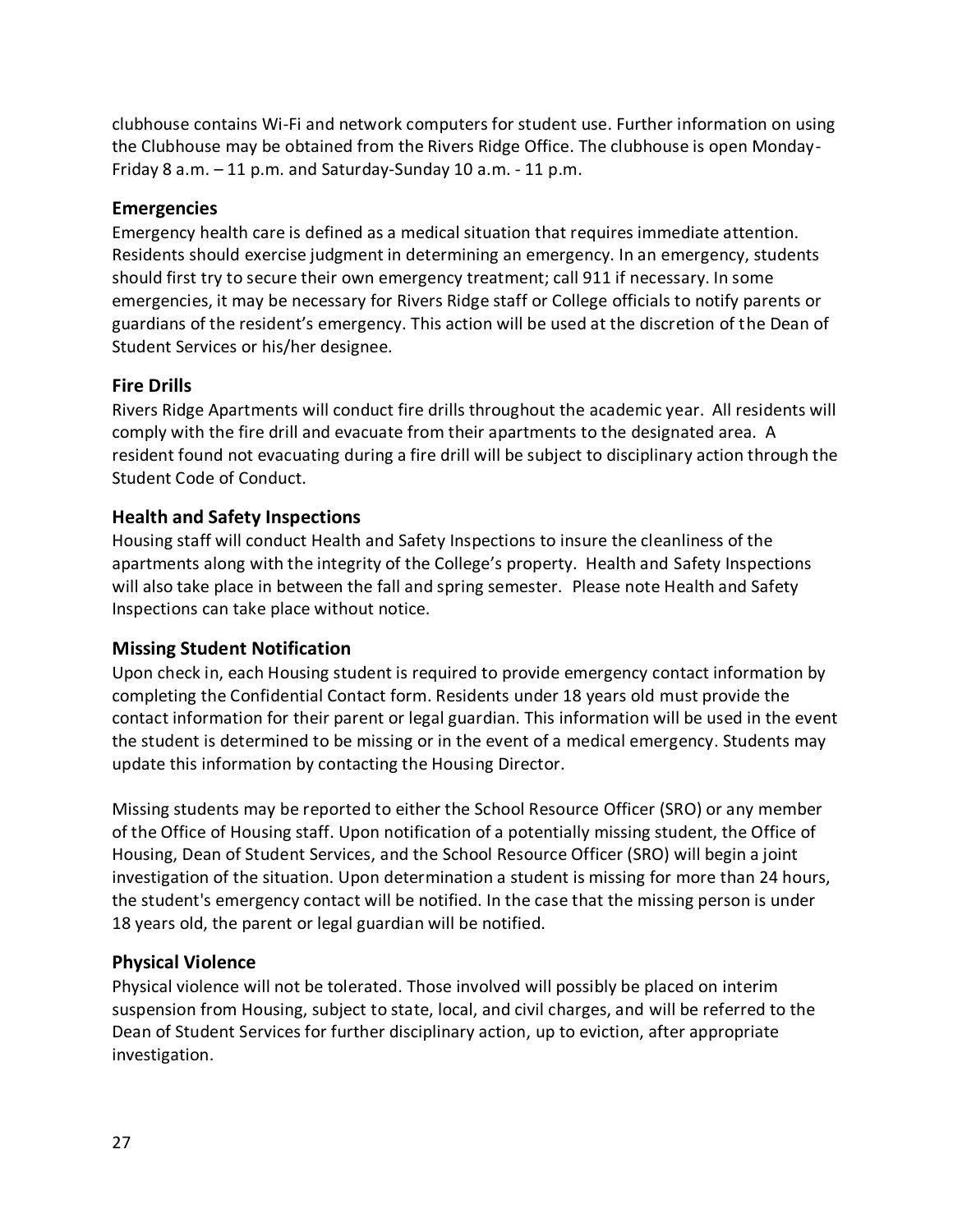#### <span id="page-27-0"></span>**Refrigerators**

Small refrigerators are allowed in the bedrooms on a one per room basis. Refrigerator size cannot exceed 4 cubic feet.

#### <span id="page-27-1"></span>**Roommate "Bill of Rights"**

The following Bill of Rights contains basic rights of roommates. To protect the rights of individual roommates, Three Rivers College Housing expects all residents to have:

- 1. The right to study free from undue interference in one's room. Unreasonable noise and other distractions inhibit the exercise of this right.
- 2. The right to sleep without undue disturbance from noise, visitor of a roommate, etc.
- 3. The right to expect that a roommate will respect personal property.
- 4. The right to live in a clean, safe, and healthy environment.
- 5. The right to free access to one's room and facilities without pressure from a roommate.
- 6. The right to personal privacy.
- 7. The right to host a visitor if all residence hall policies are followed, and the visitor is respectful of the rights of all roommates.
- 8. The right to have grievances addressed and conflicts resolved. Residence staff members are available for assistance.
- 9. The right to be free from intimidation; physical and emotional harm; and racial, sexual, and other prejudicial harassment.
- 10. The right to expect reasonable cooperation in the use of the room's shared items (e.g., refrigerator, TV, etc.) and a commitment to honor agreed-upon payment procedures (e.g., cable bill, etc.), if applicable.
- 11. The right to live according to one's own unique values, beliefs, orientations, and preferences, if they do not unduly interfere with the rights of others*.*

#### <span id="page-27-2"></span>**Safety**

It is not possible for any apartment owner/manager or security agency to *ensure or guarantee* security or safety. The Poplar Bluff Police Department and Butler County Sheriff's Department routinely patrol the College campus. The Campus Security (Clery) Report can be accessed at [trcc.edu/campussafety/](http://www.trcc.edu/campussafety/).

Any incident of theft, vandalism, or unsafe conditions should be promptly reported to the Rivers Ridge Director of Housing or to the Office of the Dean of Student Services. When appropriate, the College will prosecute acts of vandalism, trespassing, theft, or other acts in violation of the law.

#### <span id="page-27-3"></span>**Theft**

In the event of theft, please contact Rivers Ridge Staff.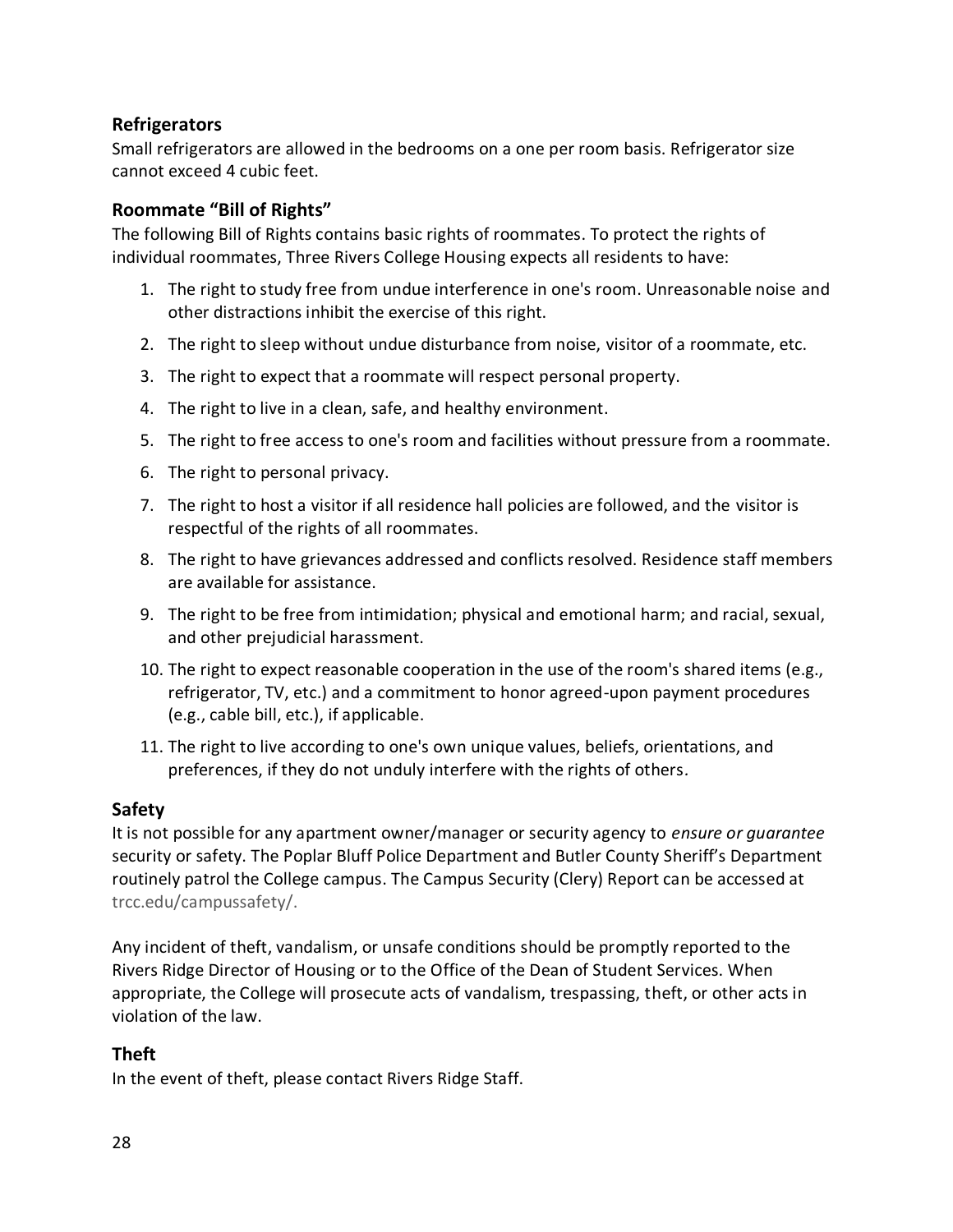#### <span id="page-28-0"></span>**Video Surveillance**

Video surveillance is used at the apartment complex 24 hours a day. Residents and guests acknowledge their installation and that activity in public areas may be monitored. Tampering with College surveillance equipment will result in a \$100 fine plus cost to repair/replace equipment.

#### <span id="page-28-1"></span>**Volleyball Court**

The Volleyball Court, ball is not provided, is open for use daily from 8 a.m. to 11 p.m. Residents must accompany guests and appropriate public behavior should always be exhibited.

#### <span id="page-28-2"></span>**Winter Break**

Rivers Ridge Apartments will be closed for Winter Break. Residents needing accommodations must submit proper documentation to the Rivers Ridge Staff **two weeks prior to the end of the semester**. Fees may be applicable.

#### <span id="page-28-3"></span>**COMMUNITY CLEANLINESS**

All common areas are always to be kept clean and uncluttered. Common areas include, but are not limited to, the breezeways, corridors, pavilion, and volleyball court.

#### <span id="page-28-4"></span>**MAINTENANCE**

#### <span id="page-28-5"></span>**Maintenance, Alterations, and Repairs**

It is the responsibility of Three Rivers College to provide the necessary maintenance, alterations, and repairs to the facilities of Rivers Ridge. Each resident is responsible for, and expected to take proper care of, their assigned room and common areas. Residents are not allowed to make repairs, paint, wallpaper, or alter electrical services of the premises.

Residents and/or guests who make alterations, or whose behavior was negligent or careless, thus causing damage to the premises, will be required to pay for the cost of all repairs. This includes, but is not limited to, damage from wastewater stoppages caused by foreign objects in pipelines servicing your bathroom, damages to appliances, doors, windows, or window screens. (**This includes damages that may have been caused to the apartment by other residents of the apartment if the responsible party cannot be determined.)** The obligation to pay charges described in this paragraph survives after the ending of this lease.

Except in the event of an emergency, a request for repairs or services to the premises, or repairs or replacement of security devices, must be submitted on the **Housing Blackboard portal.** In case of malfunctioning utilities or damage by fire, water, or similar cause**, IMMEDIATELY** notify Housing personnel. In case of malfunction of the air conditioning or other equipment, **IMMEDIATELY** notify Housing personnel. Residents should promptly report any water leaks, electrical problems, carpet damage, broken glass, broken locks or latches, and any condition responsibly believed to pose a material hazard to health or safety. Upon receiving notification, Maintenance personnel will act with reasonable diligence in making repairs and reconnections.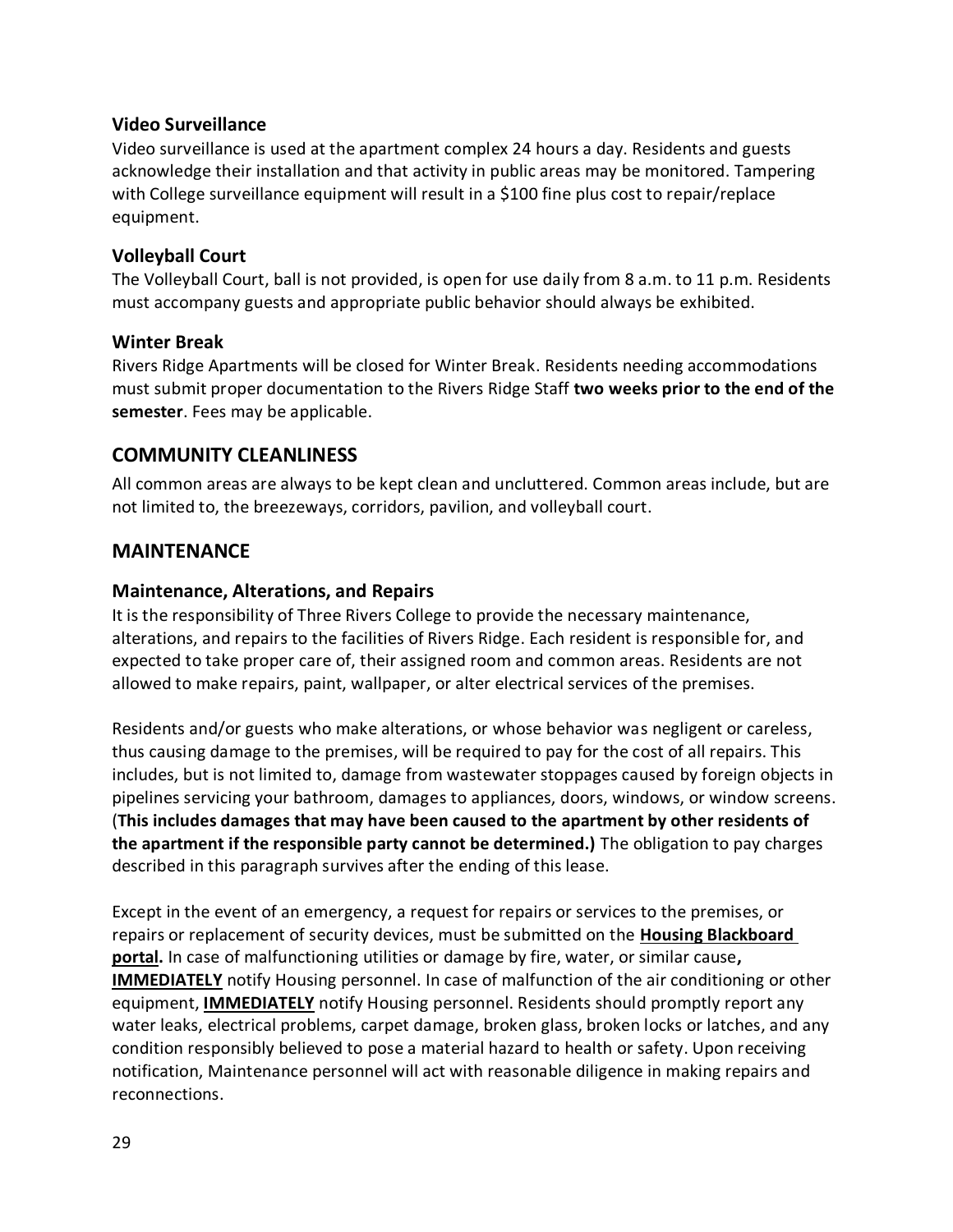Requested repairs will be done during the typical working hours. Emergency repairs may require work outside of the typical working hours. Repairs could require temporary removal of equipment or interruption of utility services to avoid additional property damage or safety concerns. Every effort will be made to remain sensitive to your convenience and comfort. However, it may be necessary for temporary interference in the use of the premises due to repairs, alterations, or improvements to the premises, the apartment, or the property.

To minimize the potential for any mold growth in the premises, please follow these guidelines:

- Keep the premises clean especially the kitchen, bathroom(s), carpets, and floors. Immediately throw away moldy food.
- Remove visible moisture from windows, walls, ceilings, floors, and other surfaces as soon as possible. Turn on any exhaust fans in the bathroom and kitchen before showering or cooking with open pots. When showering, be sure the shower curtain is inside the tub to reduce water on the floor.
- Promptly report air conditioning, heating, or plumbing problems and any signs of water leaks, water infiltration, or mold.
- Clean any small areas of mold discovered on non-porous surfaces (such as ceramic tile, Formica, vinyl flooring, metal, wood, or plastic). The Federal Environmental Protection Agency (EPA) recommends that you first clean the areas with soap (or detergent) and water, let the surface dry, and then within 24 hours apply a pre-mixed, spray-on-type household biocide (which should be of the non-staining variety and whose label states that it will kill mold). Always clean and apply a biocide to an area 5 or 6 times larger than any visible mold because mold may be adjacent in quantities not yet visible to the naked eye.
- Do not clean or apply biocides to: (1) visible mold on porous surfaces, such as sheetrock walls or ceilings or (2) large areas of visible mold on non-porous surfaces. **Instead, notify the Housing Office immediately, and appropriate action will be taken in accordance with state law.**

Molds are naturally occurring microscopic organisms, which reproduce by spores. There is conflicting scientific evidence as to what constitutes a sufficient accumulation of mold that could lead to adverse health effects. Nevertheless, appropriate precautions should be taken. Compliance with these provisions will assist in the prevention of mold growth in the premises and allow for the appropriate response to conditions that could result in mold growth.

Failure to comply with these provisions may result in residents being held responsible for property damage to the premises or health problems that may result.

#### <span id="page-29-0"></span>**Damages**

Residents will be held responsible for loss of property or damage to individual units and furnishings. As a member of the residential community, residents will share responsibility and repair/replacement for Community damage within common areas. If the person(s) responsible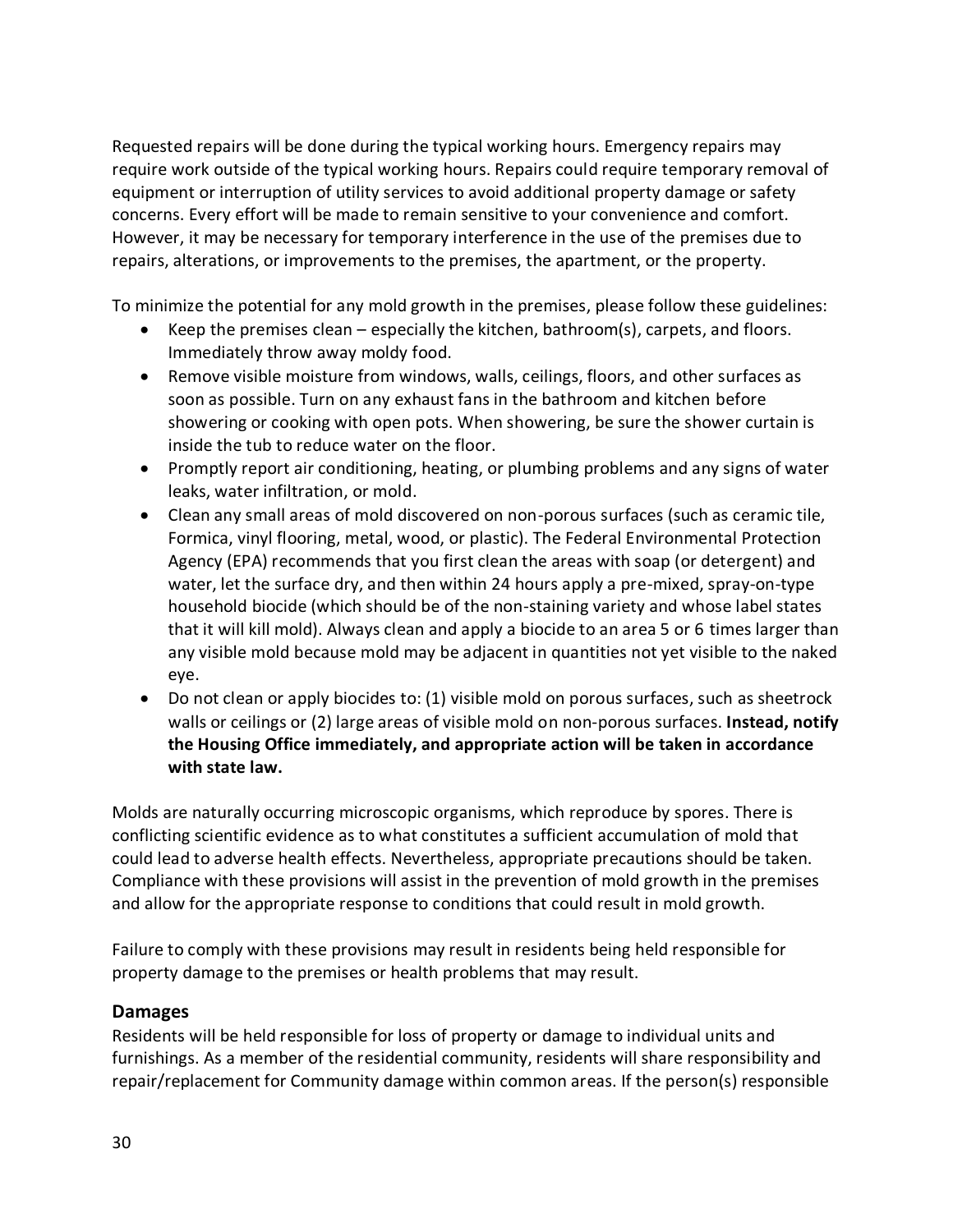for the damage is identified, the responsible party will be charged for the cost of repair/replacement.

Three Rivers College Maintenance will determine the cost of the damages and the Director of Housing will determine how the cost of repair/replacement will be distributed among the residents living in the community. Residents will be notified in writing and the cost of the repairs will be billed to their student account. Residents may not conduct their own repairs to damages in a room, apartment, or common area. Residents should complete the maintenance form on the Housing Blackboard portal to report repairs or damages to their room/apartment.

# <span id="page-30-0"></span>**EMERGENCY PROCEDURES**

#### <span id="page-30-1"></span>**Emergency Telephone Numbers**

Resident Assistant: 573-772-2015 Student Resource Officer (SRO): 573-718-0108

#### **IN CASES OF EXTREME WEATHER, THE ROBERT W. PLASTER FREE ENTERPRISE CENTER (PLST) AND THE LIBLA FAMILY SPORTS COMPLEX (LBLA) ARE FEMA SAFE ROOMS CAPABLE OF SHELTERING 3,000 INDIVIDUALS. HOUSING RESIDENTS ARE STRONGLY ENCOURAGED TO SEEK SHELTER IN THE PLASTER BUILDING, UNLESS THEY ARE CLOSER TO THE LIBLA COMPLEX.**

#### <span id="page-30-2"></span>**Severe Thunderstorms**

Remain where you are (if you are in a dwelling) and keep updated for a change in the weather. If driving, seek the nearest safe dwelling available.

#### <span id="page-30-3"></span>**Tornado**

A tornado **WATCH** means no funnel cloud(s) have been sighted, but weather conditions exist that are conducive to their formation.

A tornado **WARNING** means funnel cloud(s) have been sighted on radar. The approximate location and direction are usually broadcast in the warning.

In the event of a tornado, the College emergency notification system, with voice message, will sound. Stay calm and quickly follow these steps:

- If you are in a vehicle, exit the vehicle and seek shelter in the nearest ditch.
- If you are in the apartments, go to your closest restroom and close the door.

#### <span id="page-30-4"></span>**Fire**

Immediately leave the dwelling. **DO NOT** try to grab possessions. Leave the apartment, building, etc., **IMMEDIATELY** and go to a designated safe gathering area (as directed by administration or emergency personnel on the scene) and await further instructions.